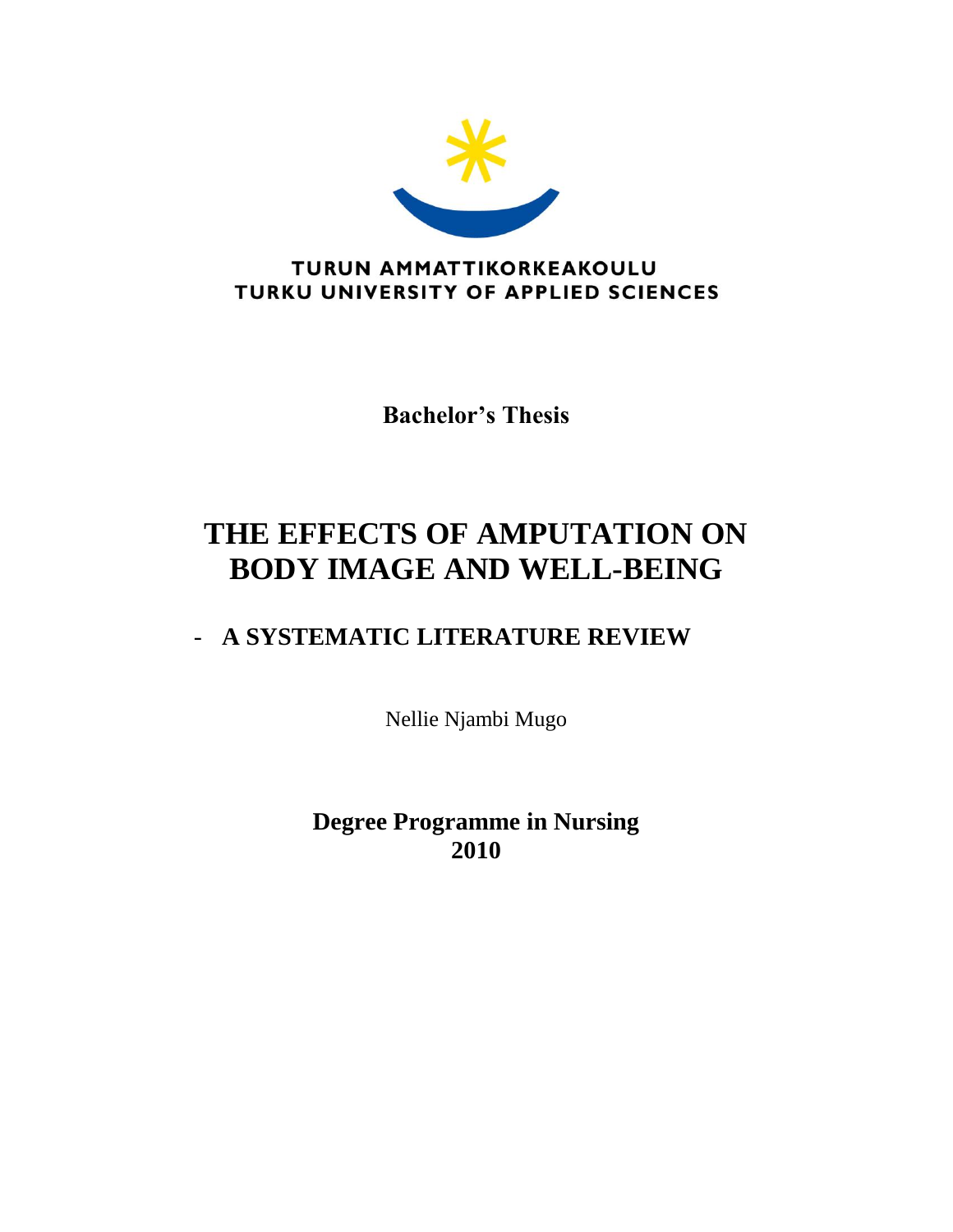# **ABSTRACT**

| Degree Programme:                                          |  |  |  |  |
|------------------------------------------------------------|--|--|--|--|
| Degree Programme in Nursing                                |  |  |  |  |
| Author: Nellie Njambi Mugo                                 |  |  |  |  |
| Title: Effects of amputation on body image and well-being. |  |  |  |  |
| Instructor: Heikki Ellilä                                  |  |  |  |  |
| Total number of pages: 34                                  |  |  |  |  |
|                                                            |  |  |  |  |

The study was based on life after amputation, focused on psychological, social and economic effects. Systematic literature review was used to analyze the data, twenty recent journals were reviewed and tables were generated to show details of the articles involved such as purpose of the articles, titles of the articles, authors, year of publication and the results. The purpose of the study was to give details of the life after amputation and to provide answers to the following research questions :

- 1. What are the problems that set in after amputations?
- 2. How can amputated victims be rehabilitated?

To achieve reliability of information, academic databases such as Sciencedirect, Ebesco, and Books were used. Results were generated for the study; limitations of the study were also identified and related topic was suggested as an area where future students of health care field can research on.

Key words: Amputation, quality of life, social stigma, body image and well-being, anxiety and depression, social integration, rehabilitation, psychosocial effect of amputation etc.

Deposited at: The library of Turku University of Applied Sciences, Salo Campus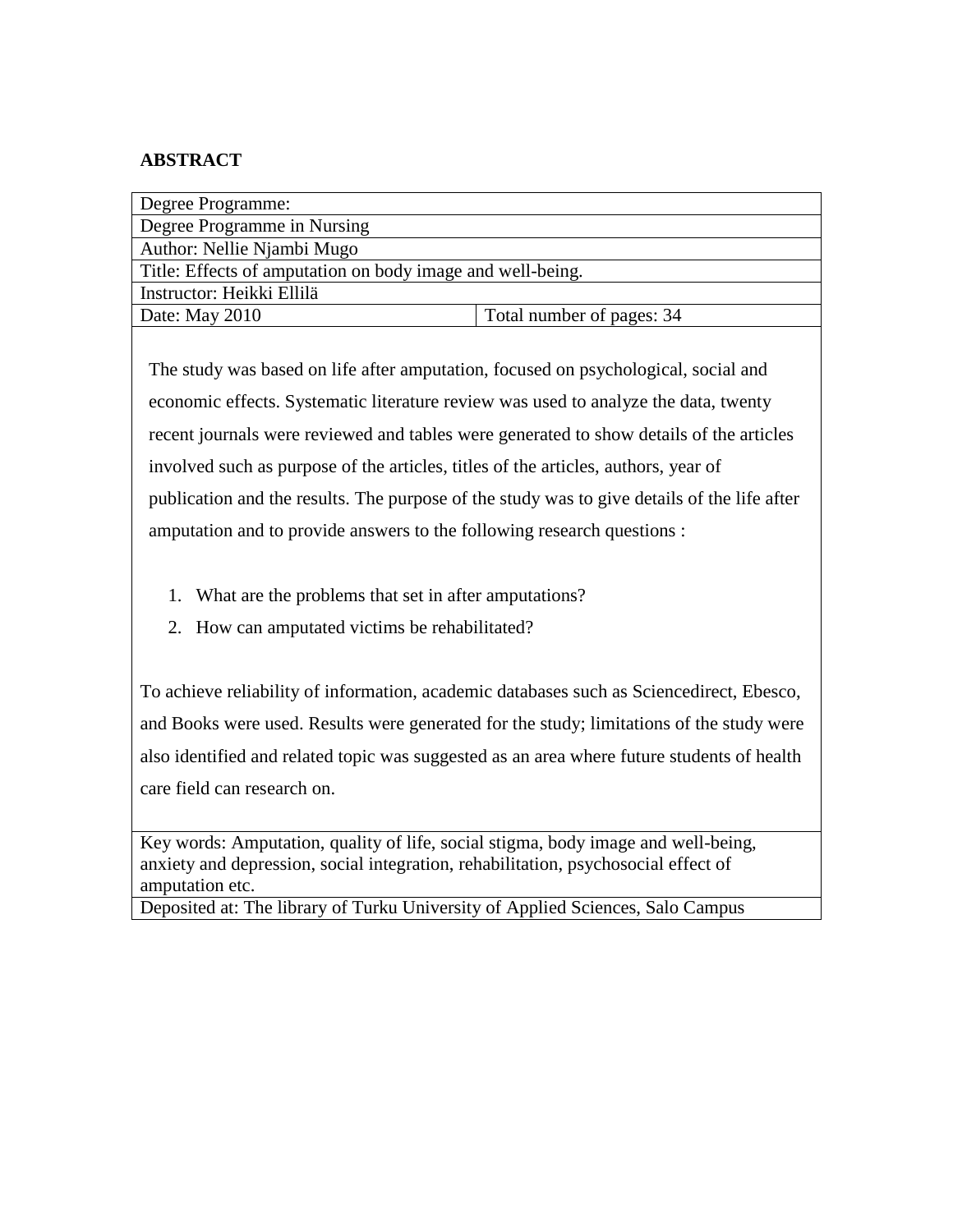# **Table of content**

| 1.  |  |
|-----|--|
| 2.  |  |
| 2.1 |  |
| 2.2 |  |
| 2.3 |  |
| 3.  |  |
| 4.  |  |
| 4.1 |  |
| 4.2 |  |
| 4.3 |  |
| 4.4 |  |
| 5.  |  |
| 5.1 |  |
| 5.2 |  |
| 6.  |  |
| 7.  |  |
| 8.  |  |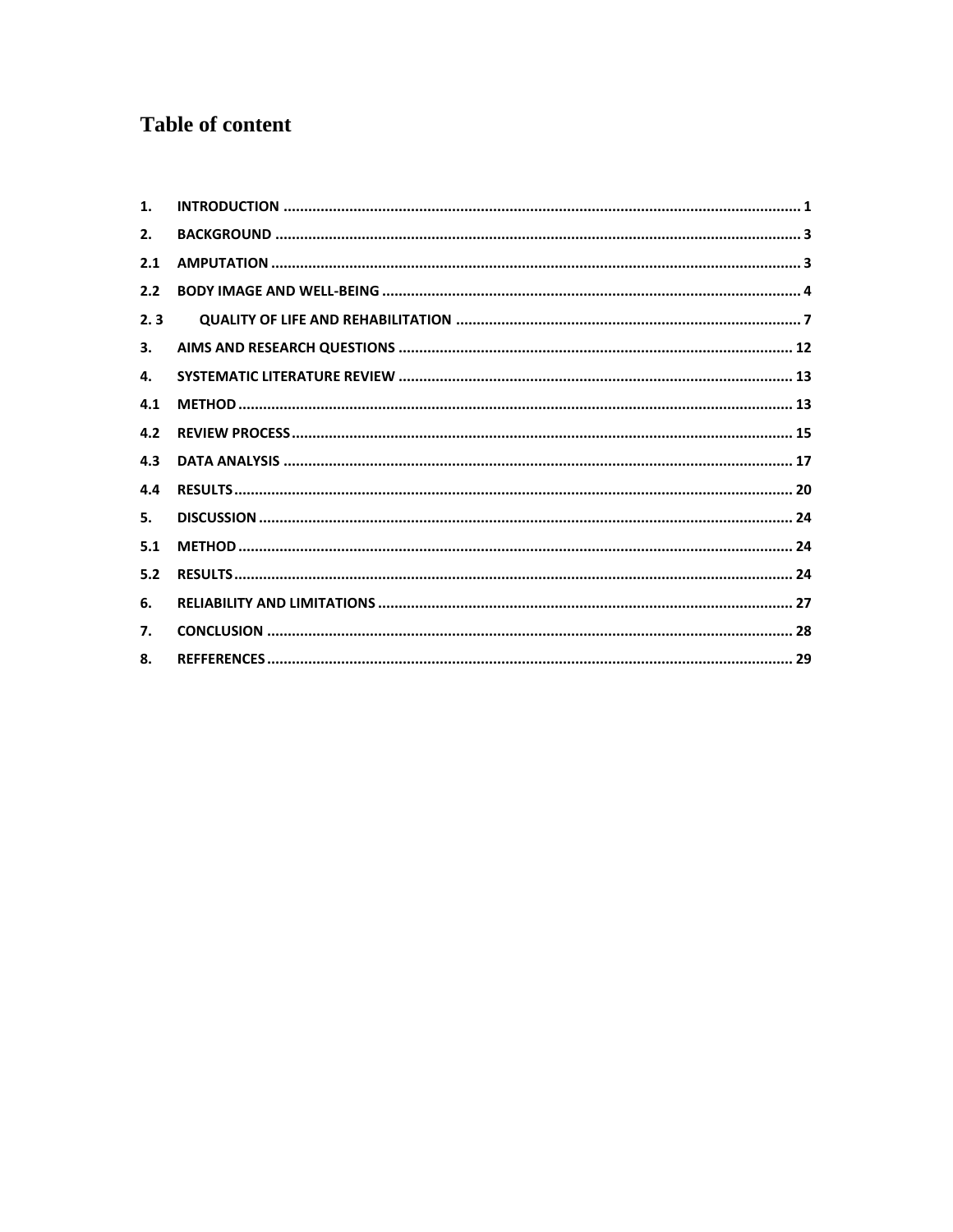# <span id="page-3-0"></span>**1. INTRODUCTION**

The issue of effects of amputation on body image and well-being came to mind while living with a limb-amputated victim due to diabetes. Shared experience after the amputation, gave insight into the kind of life amputated victims are going through. To have a deeper insight, efforts were made to dedicate a final thesis to lives after amputation.

Limb loss is defined as the experience of parting with a limb of the body (Flannery  $\&$ Faria 1999, 100). Loss of a limb is a tragic event and in certain situations, amputation seems to be unavoidable. In this present society, a number of people have experienced limb loss for one reason or the other, as a result of this, their lives have gone through a total change. Meanwhile, Amputation itself is a change in body structure, but has a great influence on many activities, participation in activities and quality of life (Burger & Marincek 2007, 1322). As a result of amputation, lifestyles are forced to be changed; source of living is partially or badly affected and their line of thought about how people see them in the society will never remain the same. In other words, amputation goes a long way to affect people psychologically, socially and economically.

Globally, amputation has become one of the common problems in the present society, a number of people have one or both limbs amputated and the situation noticed to on increase worldwide. Currently, United States accounts for greater than 110,000 persons who lose their limbs through amputation annually, with approximately 101,000 (91.7%) of them involving the lower extremity (Flannery & Faria 1999, 101). Meanwhile, The National Lower Limb Information Center estimates there are 185,000 amputations in the United States each year and 75% of amputations occur in people who are aged more than 65 years (Marzen - Groller & Bartman 2005, 42). Also, according to the National Health Interview Survey, approximately 1285000 persons (0.4% of the US population) were living with limb loss in the United States in 1996 (Williams et, al. 2004, 862.)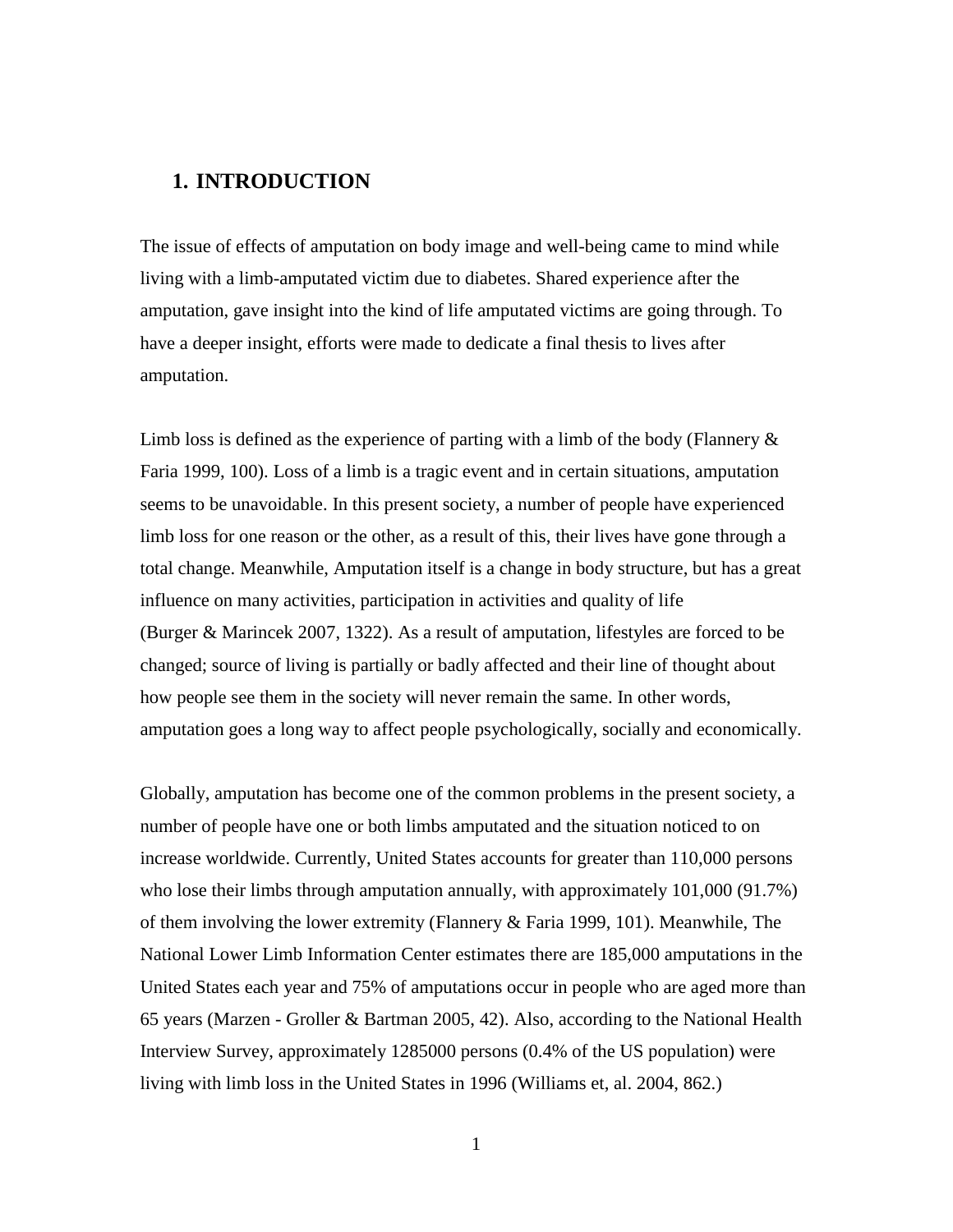Series of factors could be a cause for amputation. Flannery & Faria (1999, 101) noted that amputations are 15 times more likely to be needed in persons with diabetes than in persons without diabetes, not only because of macro-vascular changes, but also microvascular, autonomic, and sensory neuropathic changes. It is estimated that 0.5% of all operations performed annually in the United States are amputations related to Ischemia in a lower extremities (Jacobsen 1998, 31). Marzen - Groller & Bartman (2005, 42) contributed that these statistics continue to increase because of the aging population and early detection of diabetes mellitus and peripheral vascular disease. Diabetes is the cause for nearly 80% of the traumatic amputation, with atherosclerosis or chronic arterial occlusive disease as the underlying pathology (Flannery & Faria 1999, 101). In the other hand, amputation due to non-fatal incidence was noticed by Wald (2004, 6) in the United States between 1992 and 1999, there were approximately 11,000 non-fatal work place amputations each year. Other condition can occur after amputation, rates of depressive disorder among the persons with limb loss range from 21-35% compare to 10-15% in the general population (Williams et al. 2004, 862.)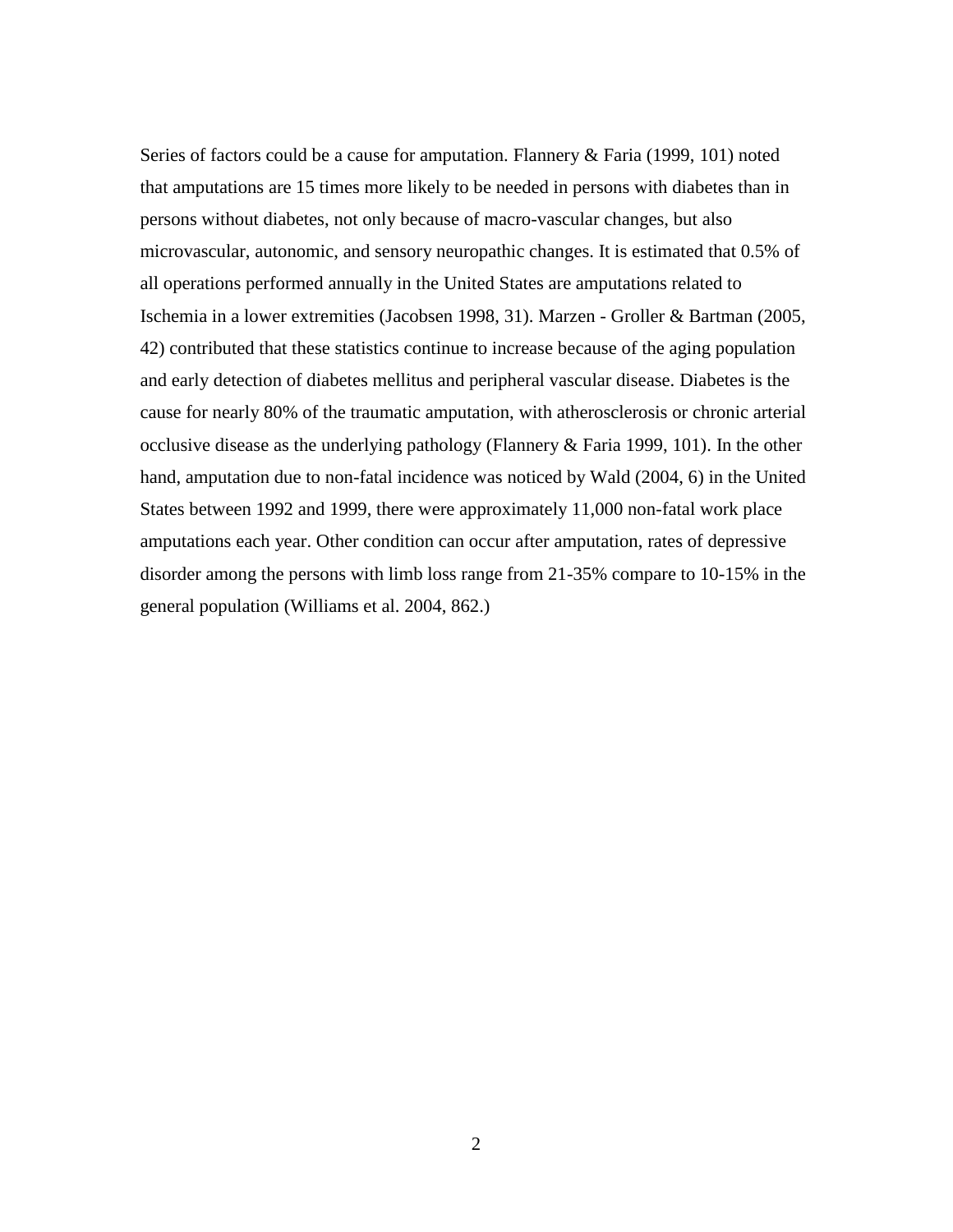### <span id="page-5-0"></span>**2. BACKGROUND**

In this Chapter, literatures concerning amputations and the related areas were critically examined and the relevant facts were noted. Amputation, body image & wellbeing and Quality of life after rehabilitation were made cogent.

# <span id="page-5-1"></span>2.1 **Amputation**

Amputation could be described as the removal of a body extremity by surgery or trauma. If amputation is taken as a surgical measure, it is used to control pain or disease process in the affected limb. Ordinarily, a person with an amputation feels mutilated, empty and vulnerable. Traumatic amputation is a catastrophic work injury and often a major cause of disability (Wald 2004, 6). Furthermore, decreased self-esteem, social isolation, perceived vulnerability, body image problems, and sense of stigmatization have also been associated with limb loss (William et al. 2004, 862). In some situations, amputation cannot be avoided as it is difficult to have total avoidance of injuries, infections etc. Independent of the cause of amputation, whether it is due to vascular, traumatic or orthopaedic causes, it is a mutilating surgery and it definitely affects the lives of these patients (De Godoy et al. 2002, 397). Amputation of limb is a common thing in this present society. Limb loss can be a psychologically stressful experience, rates of depressive disorders among persons with limb loss range from 21-35% compared to estimates of 10-15% in the general population (Williams et al 2004, 862.)

Individuals with an amputation are faced with adapting to several losses and changes to their lifestyle, social interactions and identity (Horgan & MacLachlan 2004, 839). The loss of an upper limb potentially has a greater impact than Lower limb, this is because people's hands and arms are not only particularly important functionally, they allow people to manipulate objects and carry out most of the activities of daily living, but socially as well (Saradjian, Thompson & Datta 2008, 872). After amputation, victims face a number of challenges both within himself and in the environment. Besides, Victims have problems with returning to work after lower limb amputation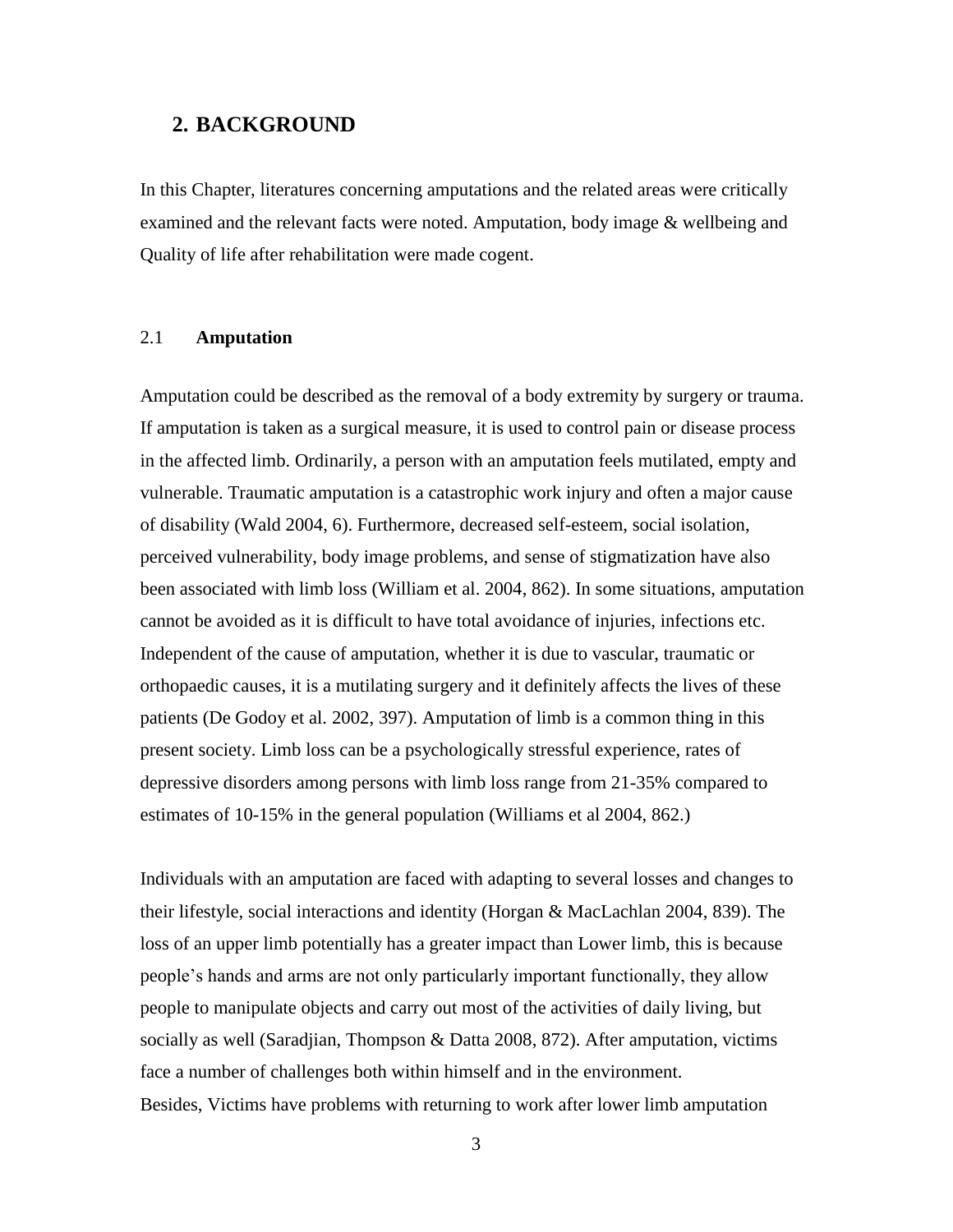#### (Burger & Marincek 2007, 1328.)

As time passes, the individual discovers how well he or she can cope with the newly found limitations and restrictions (Horgan & MacLachlan 2004, 841.)

Concerning returning to work, it was realized that higher amputation levels decrease reemployment rate (Burger & Marincek 2007, 1327). Amputation of a limb has an extensive effect on people's lives, with people losing many physical functions and abilities that were once taken for granted (Saradjian, Thompson & Datta 2008, 871). Post-amputation jobs were generally more complex with a requirement for a higher level of general educational development and were physically less demanding (Burger & Marincek 2007, 1327). These factors indicate that re-integration may be more difficult.

#### <span id="page-6-0"></span>2.2 **Body image and well-being**

Body image may be defined as the combination of an individual's psychosocial adjustment experiences, feelings and attitudes that relate to the form, function, appearances and desirability of one's own body which is influenced by individual and environmental factors (Horgan & MacLachlan 2004, 839). From another perspective, Flannery & Faria (1999, 100) see body image in a person as a dynamic changing phenomenon, it is formed by feelings and perceptions about a person's body that are constantly changing. Meanwhile, amputation results in disfigurement and may lead to a negative body image and potential loss of social acceptance (Jacobsen 1997, 31). Meanwhile, relationship between disability experience and stigma is not unidimensional, this means that they are interwoven and inter-dependent. Also, amputated victims see themselves as unfit for the society anymore after amputation and people in the society also see them as members of stigmatized group. The reason is that, body image not only provides a sense of ''self'', our body image also affects how we think, act and relate to others (Wald 2004, 9.)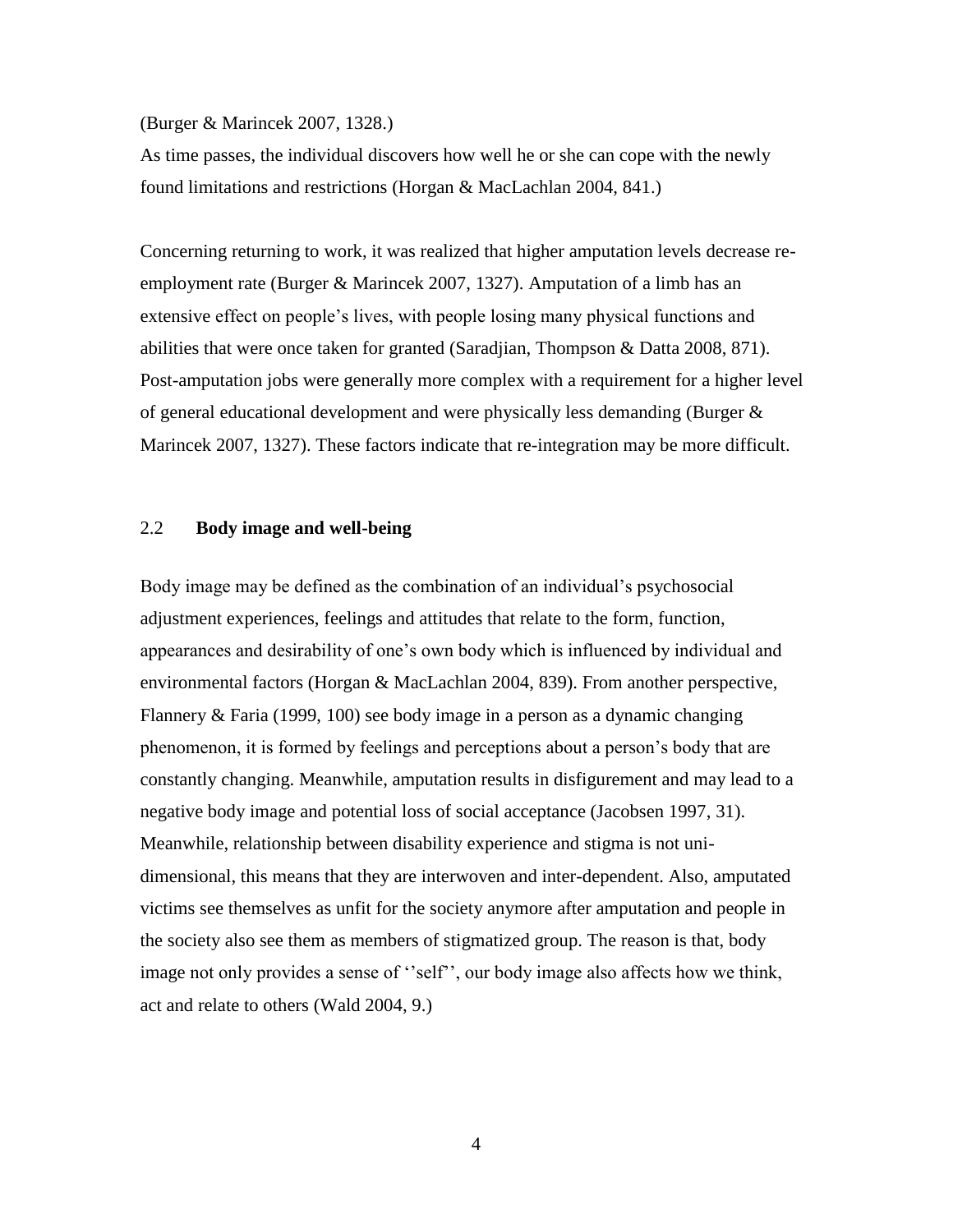The way amputation people see themselves contributes to the way society sees them. Horgan & MacLachlan (2004, 840) noted that perception of stigma can sometimes lead to disabled people being treated differently by non-disabled people because the latter may make assumption, on the basis of the disability, about all aspects of the individual's personality and functioning. Labeling is the recognition of socially salient differences, in terms of the disability experience, labeling occurs when others recognize that a certain biological trait differs from the norm in ways which have social significance (Green 2007, 330). Another way of putting this is that people with simulated disabilities, specifically, a simulated amputation, are treated differently by those without any visible impairment (Horgan & MacLachlan 2004, 840.)

Labeling could degenerate to seeing the amputated victims as being a kind of failure or their own fault, Individuals with disabilities are devalued, that is they are not treated like other individuals, their disabilities are seen as signs of personal failure, and they are considered less valuable than other human beings (Green 2007, 331 ). Despite series of limitations that prove to be stumbling block for the amputated victims in moving on with daily lives, much are still expected from the victims in other to portray themselves in a good way. In addition to having to cope with physical limitations and the impact that these can have on social functioning, individuals have to adjust to the fact that they appear different from other people (Horgan & MacLachlan 2004, 839.)

Public attitudes toward disability rather than the existence of impairments alone, negatively affect feelings of well being among individuals with disability (Green 2007, 338). Following an amputation, individuals must adapt to changed physical and social functioning and incorporate these changes into a new sense of self and self identity (Horgan & MacLachlan 2004, 840). Adaptation to one's present new life will liberate the mind from labeling and social stigma. Besides, stigmatization, segregation and labeling that troubled the life of the amputated people, their situation can still degenerate to a medical problem such as anxiety and depression, this will go a long way to affect a general well-being. Anxiety, depression and physical disability are three major problems faced by many adults (Green 2007, 338.)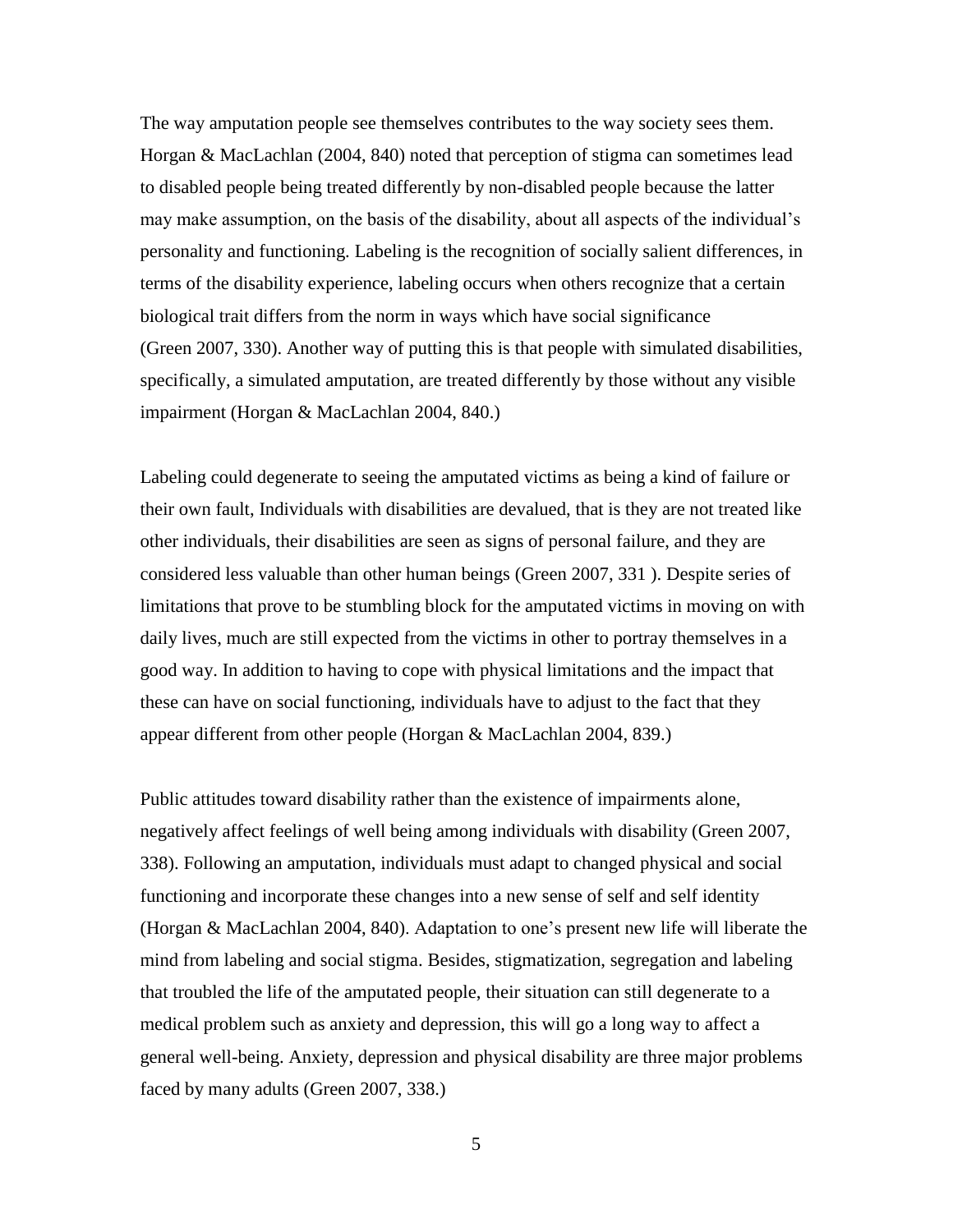Individual with an amputation have a particular vulnerability to developing depressive symptomology (Horgan & MacLachlan 2004, 837.)

Anxiety is a normal response to perceived stressors or threats and is manifested by feelings of nervousness or fear, recurrent and uncontrollable frightening thought, and a variety of physical responses (e.g increased heart rate, sweating, difficulty breathing, muscle tension ( Wald 2004, 7). Moreover, Body image distortion and body image anxiety occur among some people who have amputation (Horgan & MacLachlan 2004, 839). Meanwhile, there is growing evidence that these problems are related (Brenes et al. 2008). Disability experience does not affect all components of stigma equally. Anxiety has been found to be associated with depression, poorer perceived quality of life, lower level of self esteem and higher level of general anxiety (Horgan & MacLachlan 2004, 839). Both anxiety symptoms and depressive symptoms are associated with greater physical disability with increasing age (Brenes et al. 2008, 158). In the same vein, since depression is associated with increased physical disability in older adults, social discomfort and perceived stigma could therefore impact on reduced physical and social activities indirectly as well as directly (Horgan & MacLachlan 2004, 846.)

Losing a limb has been found to dramatically change a person's sense of body image and consequently self-image, which has, in turn, been associated with a person's satisfaction with life (Saradjian, Thompson & Datta 2008, 871). Moreover, such anxiety has been found to be associated with depression, poorer pereived quality of life, lower levels of self-esteem, and higher levels of general anxiety (Horgan & MacLachlan 2004, 839). Due to satisfaction with life, after lower limb amputation, men are more concerned with the restoration of function and women with regaining a feminine body image (Saradjian, Thompson & Datta 2008, 871). Wald  $(2004, 7)$ , in his contributions says that posttraumatic stress symptoms also involves deliberate attempts to avoid thinking about and talking about the traumatic event, objects, situations, and activities that serve as reminders of the accident may be avoided.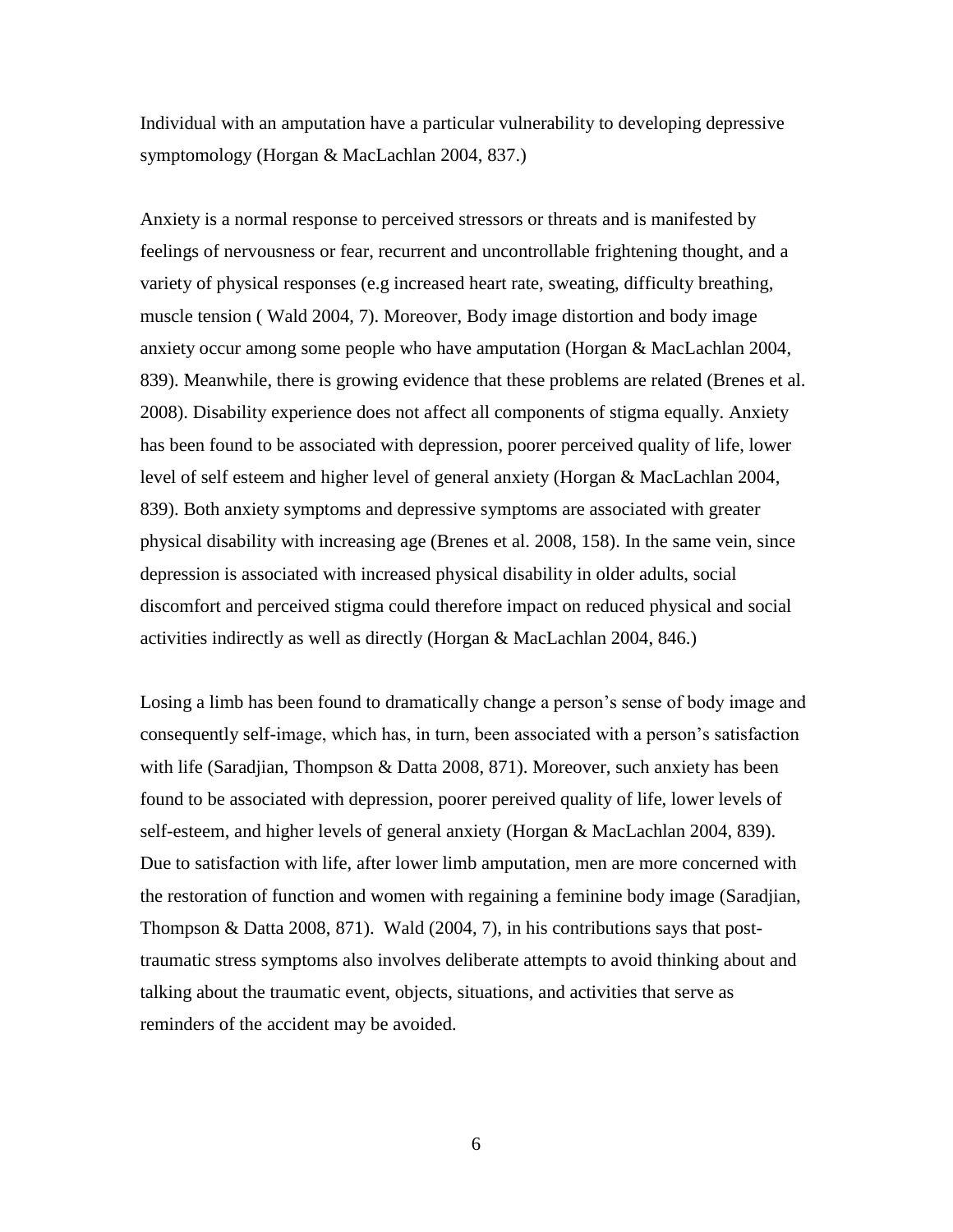#### <span id="page-9-0"></span>2. 3 **Quality of life and rehabilitation**

Physical part of the body was the most involved independent cause of amputation, wether it is due to vascular, traumatic or orthopaedic causes, it is a mutilating surgery and it definitely affects the lives of these patients

(De Godoy et al. 2002, 397). Quality of life automatically drops after losing any important part of one's body. Wald (2004, 10) realized that given the complex physical and psychological issues involved in work related amputation, a comprehensive and holistic rehabilitation approach is recommended. The goal of rehabilitation after amputation is to improve an individual's mobility and to assist integration back into the community (Singh et al. 2008, 122). The most affected attributes are the physical capacity, the physical, the general state of health, the social aspects, the emotional aspects and the pain (De Godoy et al. 2002, 400.)

Burger & Marincek (2007, 1323), claimed that the ultimate objective of rehabilitation is to allow amputees to integrate into the community as independent and productive members. The impact upon the person and the process of adjustment to limb amputation is a highly complex and dynamic one that varies across individuals (Saradjian, Thompson & Datta 2008, 873 ). Although physical injuries can be treated through medical care and rehabilitation, the psychosocial impact can last for several months, years, or even throughout amputee's life. Besides, success of rehabilitation can be measured in many ways but a common outcome measure is successful fitting of prosthetic limb as use of prosthesis improves functional mobility and independence (Singh et al. 2008, 122.)

Use of prosthesis is to restore body image and improve functioning in a cosmetically acceptable way (Saradjian, Thompson & Datta 2008, 872). The process of adjusting to work-related amputation often involves cognitive, emotional, and behavioural adaptations (Wald 2004, 6.)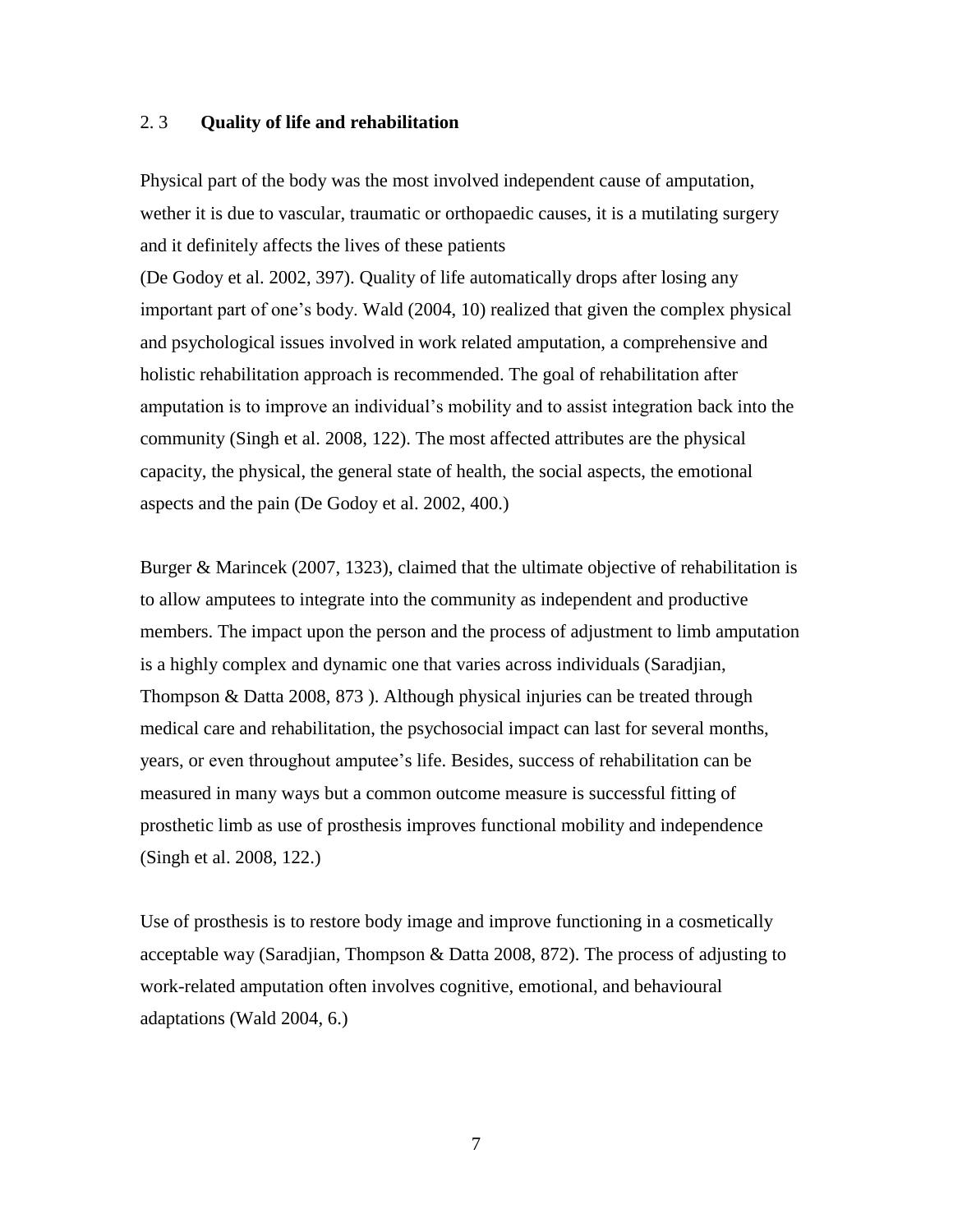Success of prosthesis fitting was the dependent variable and gender, age, length of patient stay, time taken to prosthetic fitting, comorbidity, level of amputation and social isolation were the independent variables (Singh et al. 2008, 123.)

There are many factors that have been investigated in moderating a person's psychological adjustment to losing a limb including patient demographics such as age, gender and level of education (Saradjian, Thompson & Datta 2008, 872). Meanwhile, rehabilitation in general involves regaining an acceptable level of functioning and participation (Kelly & Dowling 2007, 35). During the period shortly after amputation, Horgan & MacLachlan (2004, 837) say depression has been reported as being the reason for decreased use of their prosthesis and lower level of mobility amongst people with long term amputations. There is a process of adjustment to prostheses, which also demonstrated the individuality of a person's relationship to it (Saradjian, Thompson & Datta 2008, 881). Meanwhile, rehabilitation includes re-training and re-education of those who have become partially or wholly incapacitated (Kelly & Dowling 2007, 35.)

An important component of an amputee's rehabilitation is participation in an amputee support group, peer support, such as that received from an amputee support group, expands the resources available for coping with limb loss while educating amputees, family members and others (Jacobsen 1997, 31). Amputation level appears to be an important factor in predicting successful rehabilitation, prosthesis use decreases as level of amputation increases (Horgan & MacLachlan 2004, 837). Support groups provide an opportunity to identify and meet the special needs of the amputee and their family (Marzen-Grpller & Bartman 2005, 42). Participation in an amputee group can be extremely beneficial for the new amputee, successfully adjusted amputees who have participated in a support group often show that losing a limb is not losing a life and that many possibilities exist for a productive, active life if a person's mind is open to them (Jacobsen 1997, 31.)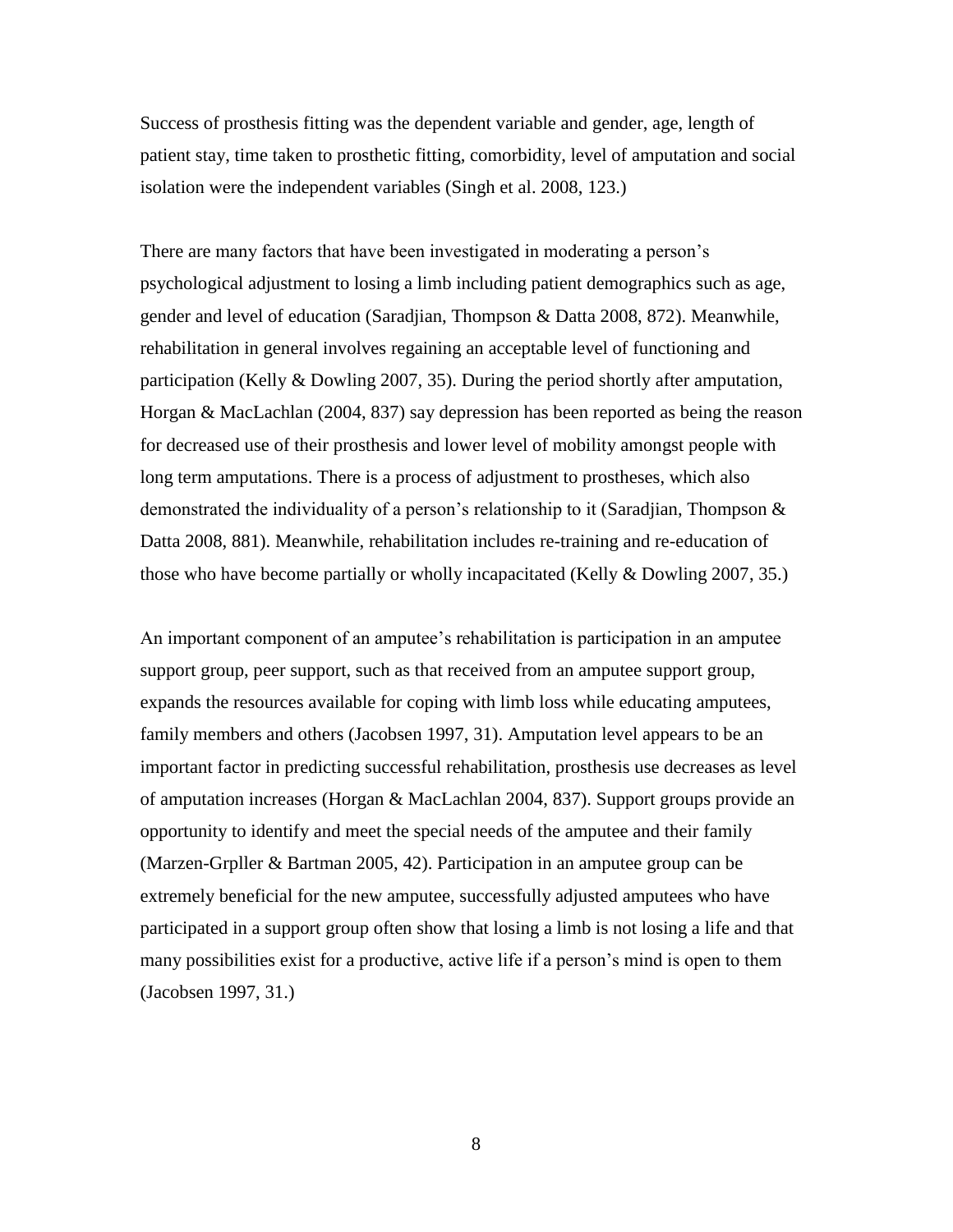Moreover, whether it is a traumatic injury, congenital or disease-related process, losing a limb is a life-changing event that one should not go through alone (Marzen-Grpller  $\&$ Bartman 2005, 42). The essence of the amputee support group is to provide a safe environment in which to discuss grief and loss issues and lifestyles integration (Jacobsen 1997, 33.)

According to Jacobsen (1997, 32) :

- A support group provides opportunities for peers and interdisciplinary team members to meet the unique needs of amputees, including the psychosocial and physical aspects of care.
- Support group provides amputees opportunities to share common experiences, new amputees learn about the circumstances of other amputees (i.e, same etiology, same concerns and fears, and same initial problem of pain, movement and body image).
- Amputee support groups also provide opportunities to obtain resource information about available community services, national amputee organizations e.g Amputee Coalition of America.

One aspect of the broad construct of social support is social integration (SI), defined as the extent to which an individual participates in a broad range of social relationship (William et al. 2004, 863). Support group participation reduced the overall mortality and improved the patients' quality of life (Marzen-Groller & Bartman 2005, 42). Studies conducted across a variety of populations indicate that people who are more socially integrated live longer (William et al. 2004, 863). Social support has long been recognized as an important aspect to well-being and health (Marzen-Groller & Bartman 2005, 42.)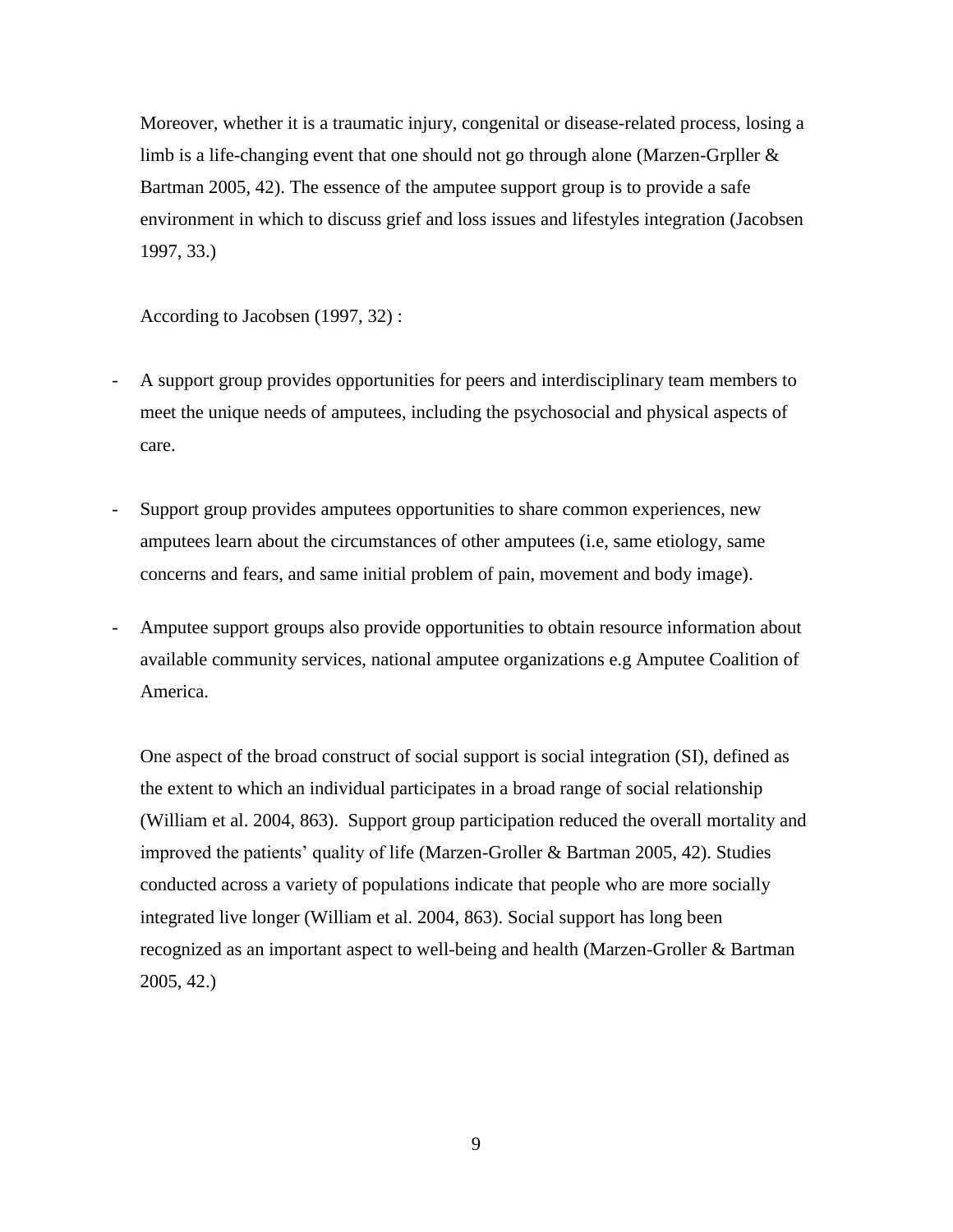Jacobsen (1997, 32) spelt out the nursing roles in facilitation: Nurses need general information about amputees as a foundation for their role in facilitating amputee support groups.

- I Assessments including mail surveys, follow up phone calls, focus group discussions, and one to one conversations.
- II Initiation of amputee support groups within health care agencies or communities, also initiation of the action needed to develop a group.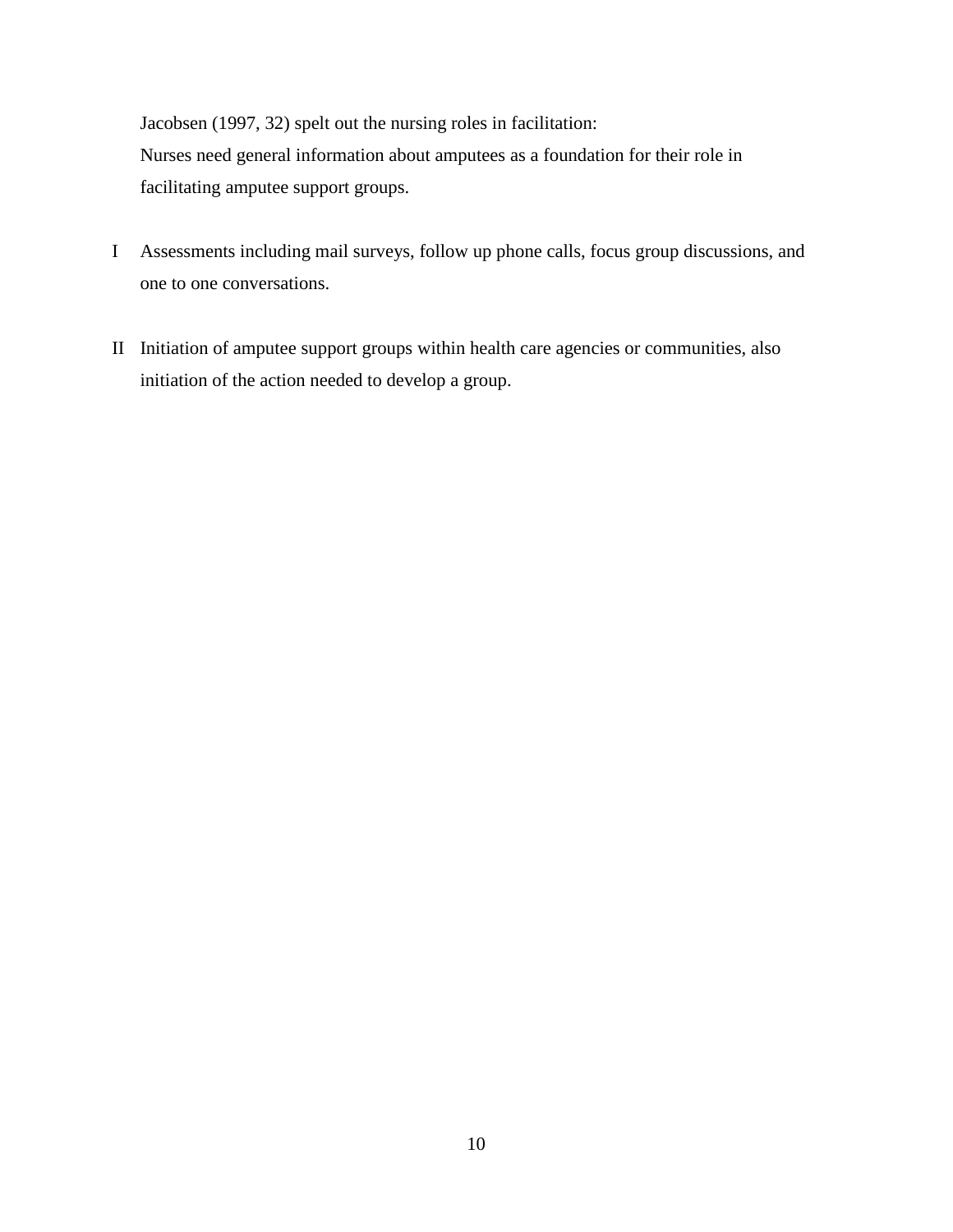Kelly & Dowling (2007, 38) also developed a table to show detail roles of nurses in facilitating lives of an amputees:

| Nurses' roles                             | Description                                     |  |
|-------------------------------------------|-------------------------------------------------|--|
| Assessment                                | Identifying and addressing actual and           |  |
|                                           | potential problem referrals to other team       |  |
|                                           | members and ongoing assessment provides         |  |
|                                           | up-to-date information for all team             |  |
|                                           | members.                                        |  |
| Co-ordination and communication           | Gathering synthesizing and disseminating        |  |
|                                           | information. Providing feedback to team         |  |
|                                           | members. Discharge planning, referral and       |  |
|                                           | negotiation.                                    |  |
| Technical and physical care               | Nutritional support, medication                 |  |
|                                           | administration, wound dressing and              |  |
|                                           | infection screening. Helping patients meet      |  |
|                                           | personal hygiene needs and maintain             |  |
|                                           | comfort.                                        |  |
| Therapy integration and therapy follow up | Carrying out prescribed therapy exercises.      |  |
|                                           | Minimizing physical, social and emotional       |  |
|                                           | barriers to rehabilitation and integrating      |  |
|                                           | skills relearned into activities of living, for |  |
|                                           | example using new transfer methods.             |  |
| Emotional support                         | Reassuring, explaining and encouraging,         |  |
|                                           | and creating a supportive environment.          |  |
| Involving the family                      | Providing information, emotional care and       |  |
|                                           | reassurance.                                    |  |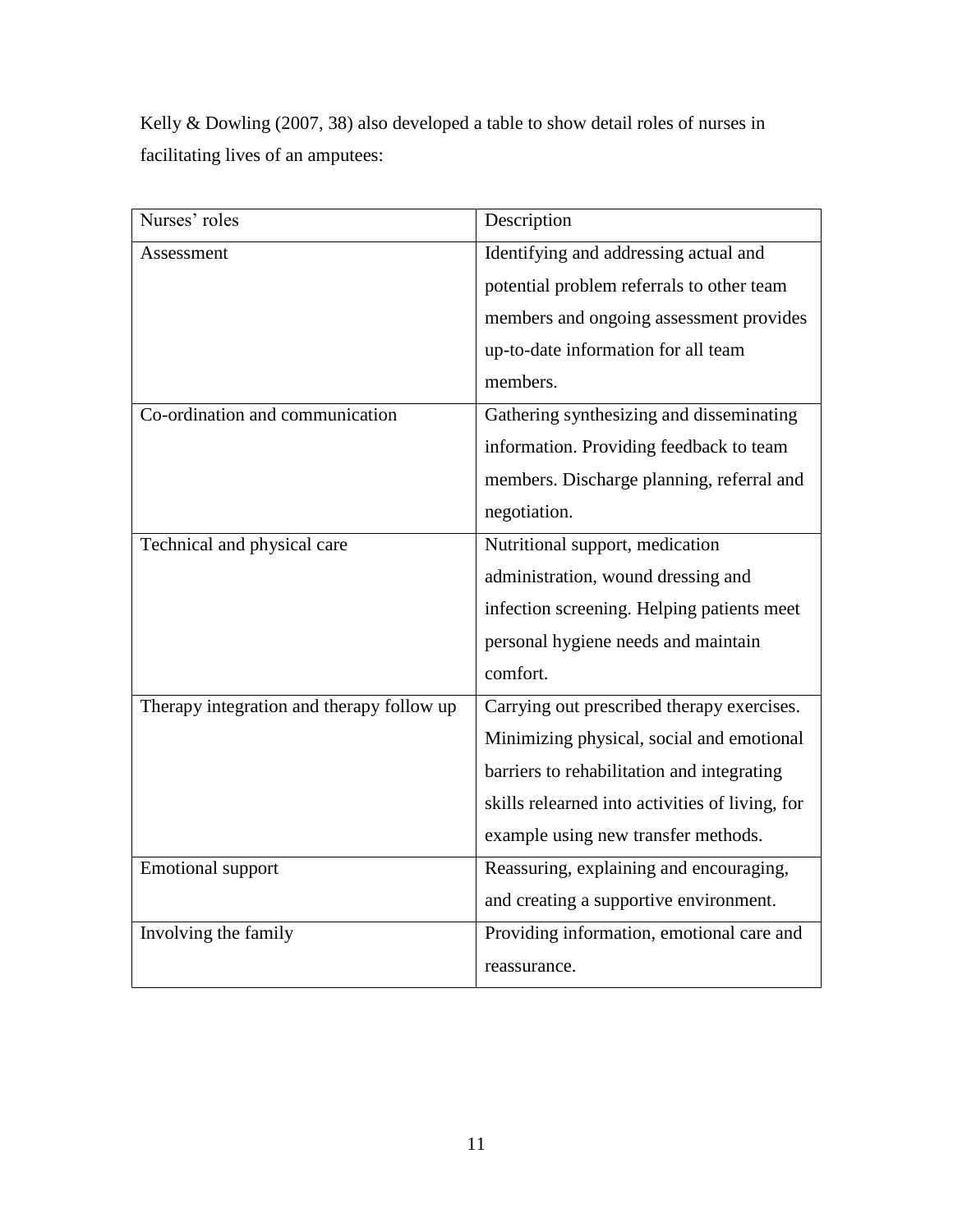# <span id="page-14-0"></span>**3. AIMS AND RESEARCH QUESTIONS**

The main aim of this research was to get better understanding of the ordeals being faced by the victims of amputation, in coping with life after amputation, and to provide answers to the research questions below. This requires review literatures on amputation, stigma, well-being and the related areas.

- I What are the problems that set in after amputations?
- II How can amputated victims be rehabilitated?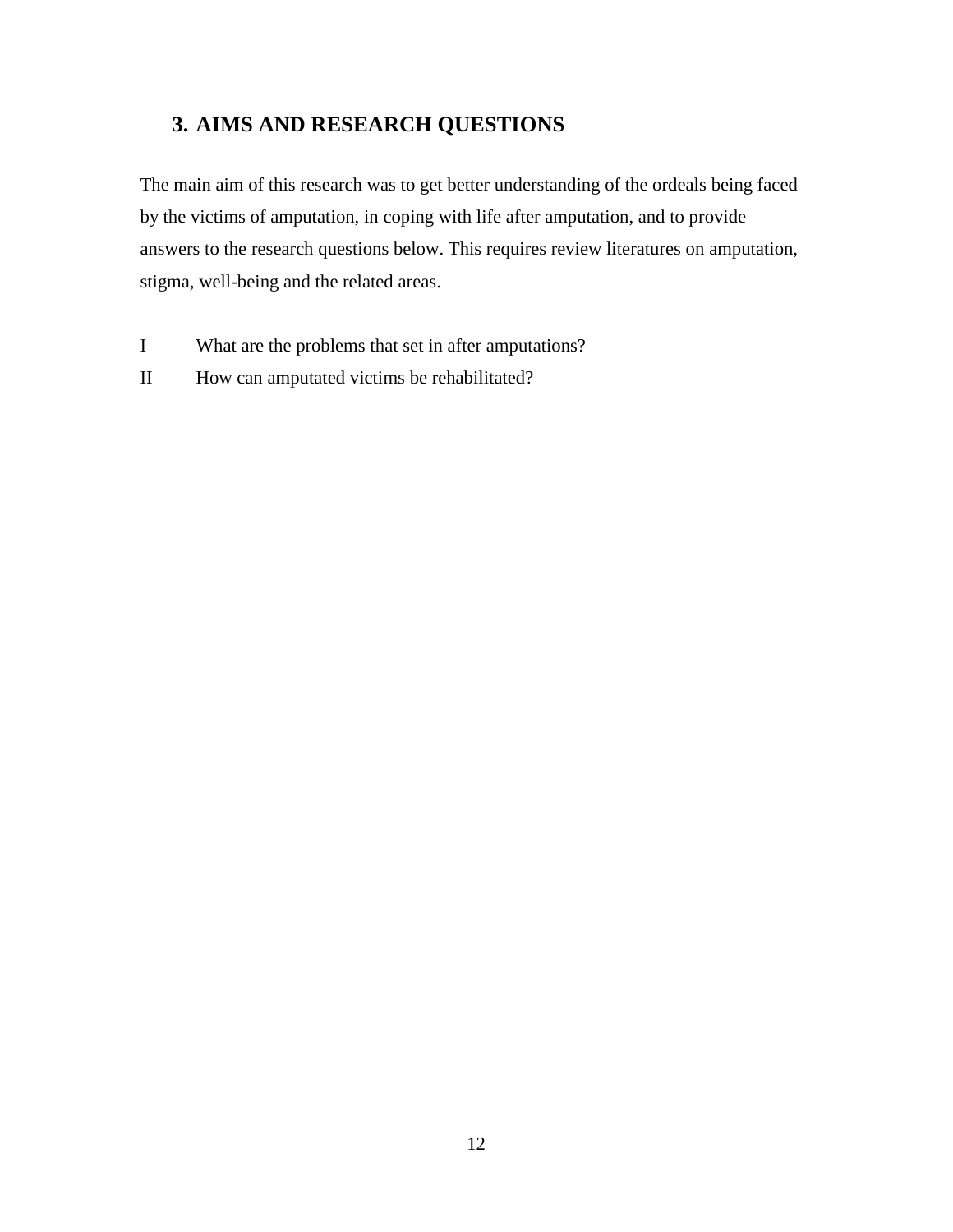# <span id="page-15-0"></span>**4. SYSTEMATIC LITERATURE REVIEW**

#### <span id="page-15-1"></span>4.1 **Method**

The method used in analyzing data in this study is systematic literature review. Features of the method will be critically examined. Systematic reviews use existing primary research for secondary data analysis, eliciting common themes and results, and providing a good evidence based to inform policy-making and practice (Neale 2009, 51). In a situation where large volume of data is involved, S. R helps in controlling the data in a logical way and make use of all the relevant information that evolved. Randomized controlled trials related to a particular question are identified systematically, and methods used to identify studies are reported in full (Brophy et al. 2008, 11.)

Today, Systematic literature review is applicable in different fields of research works, health field is inclusive. Health and social care practitioners need to be up-to-date with the latest information in their field, but they are unlikely to have the time to read, assimilate and interprete every publication or to follow debate (Neale 2009, 52). Making a decision on which method of data analysis is another important part of a research study. It uses systematic and explicit methods to identify, select and critically appraise relevant primary research and to extra and analyze data from studies that are included in the review (Callaghan & Waldock 2006, 344). It is difficult to assess and assimilate all the available articles on a research topic, particularly as individual studies often produce conflicting results. To meet up with the challenge of voluminous data, systematic reviews have emerged as an important research method to meet this need.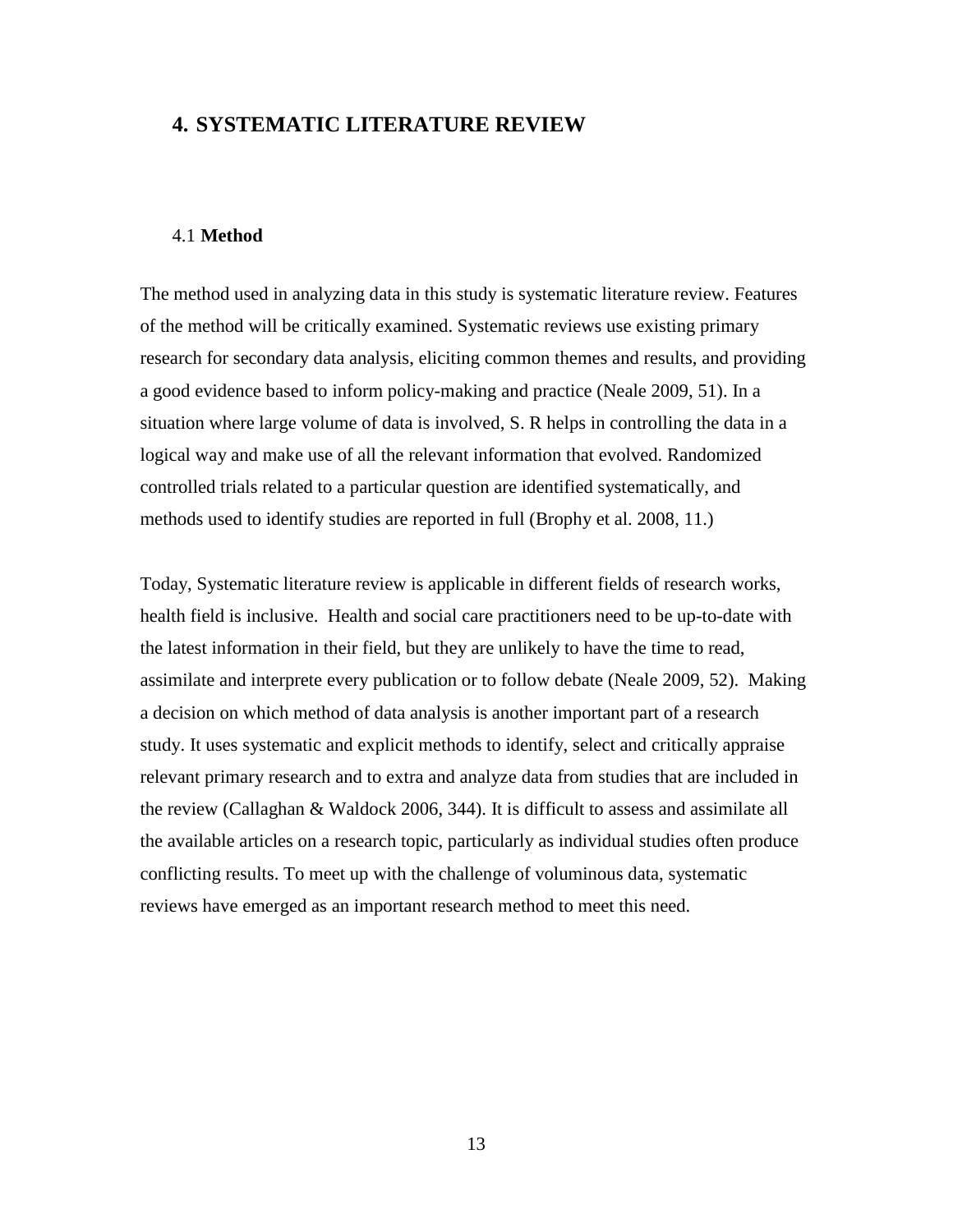The objective of the initial review of the literature is to discover relevant material published in the chosen field and to search for a suitable problem area (Walliman 2001, 25). A literature review brings together existing knowledge on a particular topic, in so doing, the general aim is to summarize, evaluate, synthesize and interpret previous research, argument and ideas in order to make sense of current knowledge in the subject area being investigated (Neale 2009, 49). It is often easier to understand the phenomena when they are compared with similar phenomena from another time or place. People faced lots of problems with explosion of information and ideas during a research study and ways of controlling this large volume of data has become a serious problem. Controlling a voluminous data in evidence based format prove to be a problem, according to ( Callaghan & Waldock 2006, 344), a systematic review is a review of the evidence on a clearly formulated question.

Moreover, Systematic reviews have the advantage of bringing together what can be vast bodies of information, and they provide an easy-to-digest, considered synopsis of the latest evidence on a particular issue intervention (Neale 2009, 64). Analyzing a large volume of articles looks more reliable and accurate when it is being compared with other articles, especially from another area but having the same line of research. This helps the reviewer of the articles to arrive at a good result. Walliman (2001, 25) says as every piece of research contributes only a small part of a greater body of knowledge or understanding, researchers must be aware of the context within which their research work is to be carried out. Lots of information is involved in health field and there is need to make references to the old and distant studies in order to come up with substantial outcome in a research work. Conducting a systematic review of the literature can be very time-consuming, however, it is usually more time- and cost-efficient than undertaking a new study (Neale 2009, 67.)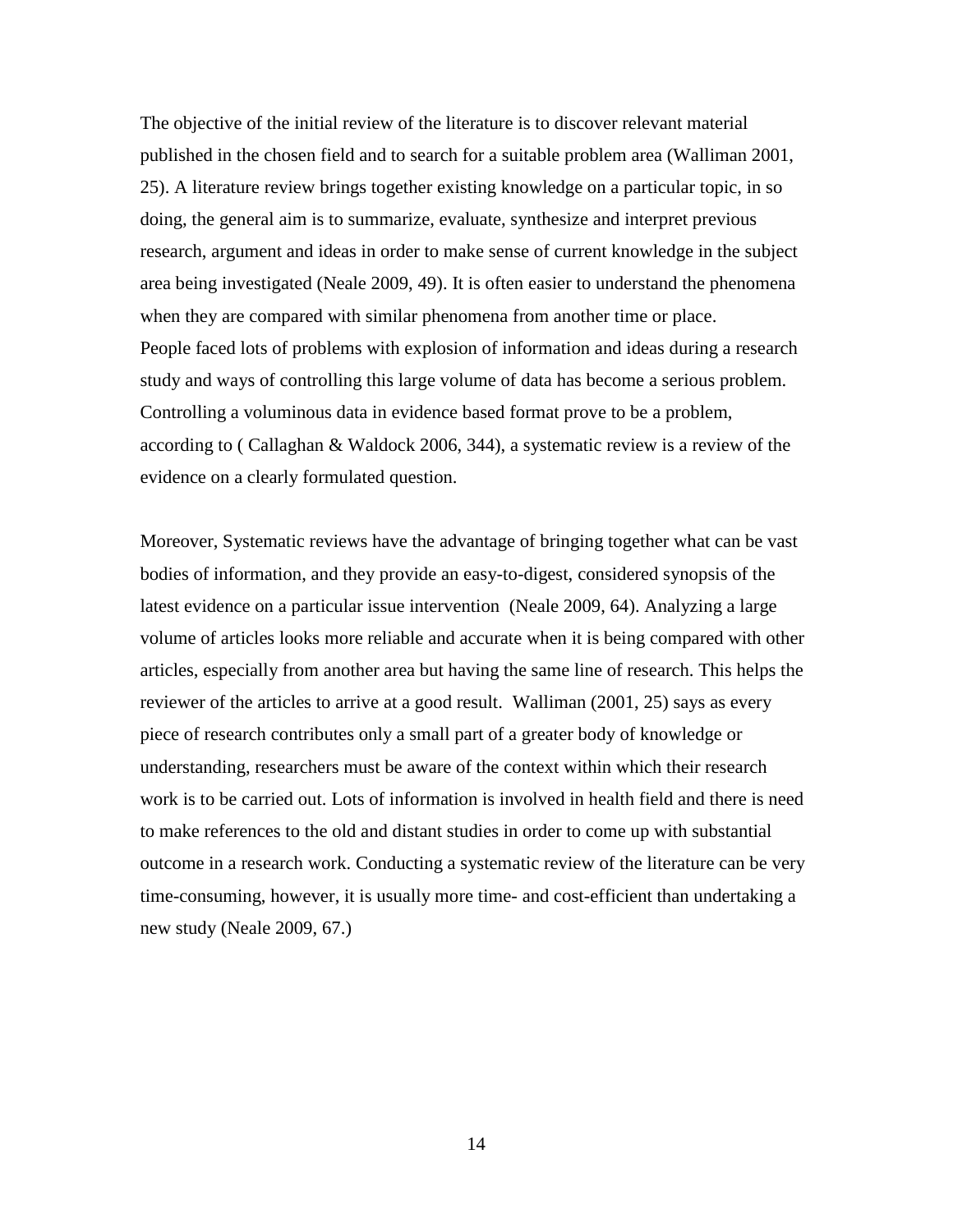Systematic literature review also has its own bad sides, it takes lot of time to analyze series of articles and there is tendency that one may be confused and mix things up during the analysis. Neale (2009, 68) eventually came up with some other strengths of this method:

- Systematic reviews have the advantage of bringing together what can be vast bodies of information, and they provide an easy-to-digest, considered synopsis of the latest evidence on a particular issue or intervention.
- A key strength of systematic reviews is that they provide a more objective appraisal of the available evidence compared with traditional narrative literature reviews.
- Systematic reviews allow a more thorough examination of all available data and enable reviewers to move the conclusions of individual studies.
- A further strength of systematic reviews is that the consistency of results can be examined across studies.

### <span id="page-17-0"></span>4.2 **Review process**

This study requires reviews of the existing literatures and there are lots of relevant materials on it and this led to use of systematic literature reviews. The guidelines were to use academic databases to attain reliable information. It was noted that the use of public search engines may not give reliable academic literatures and in other hand may have impact on the results.

Therefore, academic search engines such as Sciencedirect, Ebesco, Ebrary etc were considered as the appropriate choices. During the search, three criteria were set out to guide the search: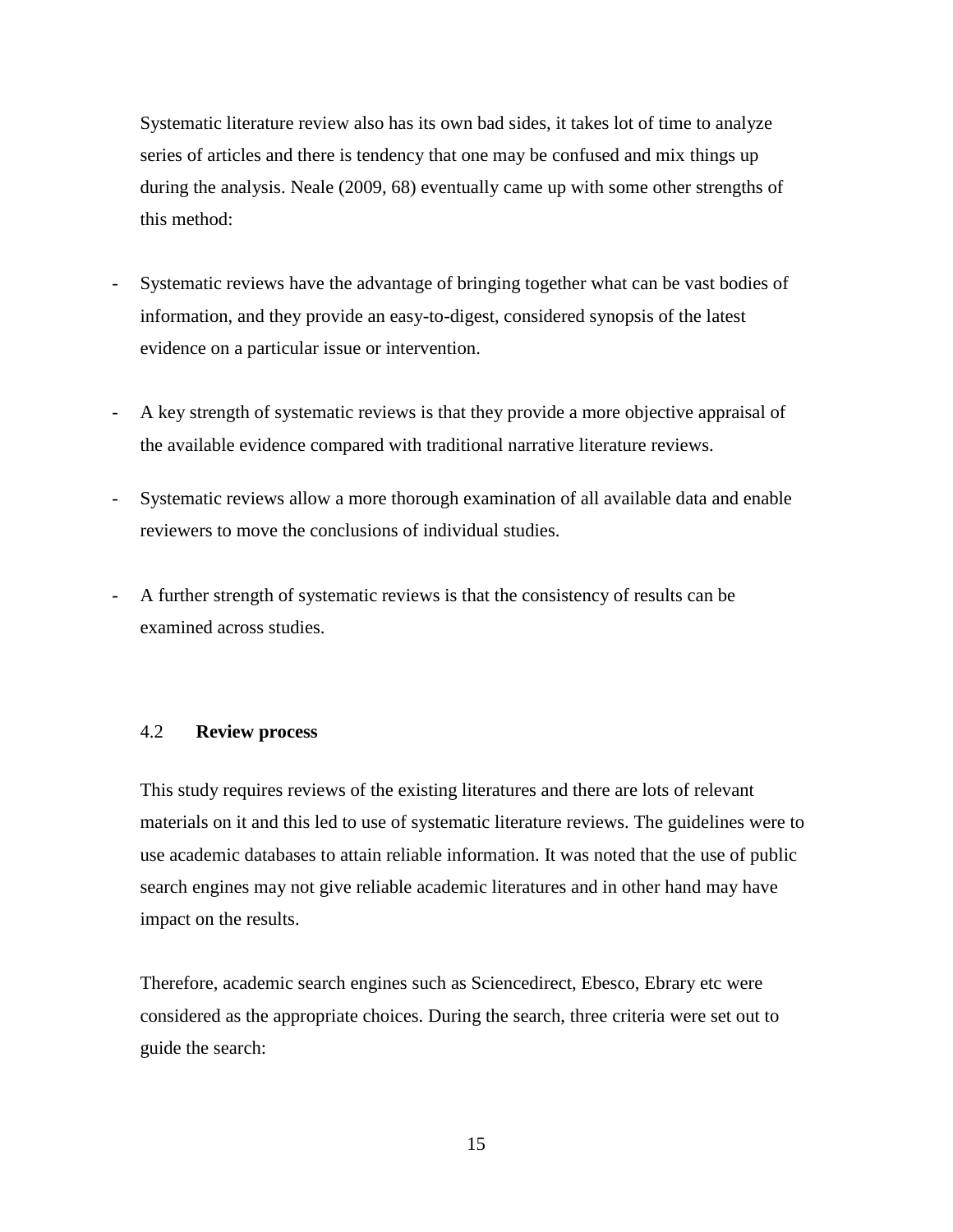- Two research questions were developed in the beginning of the search as the borderline for the search and after reviewing the available articles, third research question was later formed.
- Keywords were created but limited to the terms that have relationship with the topic.
- Year of publication of the articles was also given priority in order to create room for articles with recent ideas. Meanwhile, series of relevant articles done few years ago were also proved to be relevant but only few of these were considered.

Generally, about 27 articles proved to be relevant to the topic and all the research works were gotten from reliable academic databases. Considering the criteria set as guidelines for the study, selection of the most valuable articles were carried out, base on certain factors and considerations. Two articles were removed based on the fact that, each of them focuses on treatment of the amputated limbs and do not connect the amputation with the body image and well-being, they are of more medical issues than psychological, social and economic as stated in the main research topic.

Concerning year of publication, five articles were carried out in the 1990s and the set target is to consider the most recent articles, most especially, the ones done in the year 2000 upward. Due to this reason, the two most valuable articles were given consideration out of these five articles and the others were removed.

Ability of the articles to provide right answers to the research questions is very important in this study and it was noted that two articles have a relevant title but they could not really answer the research questions as required. Though, some ideas were benefited from the articles, but they could not be included for the literature review and therefore excluded.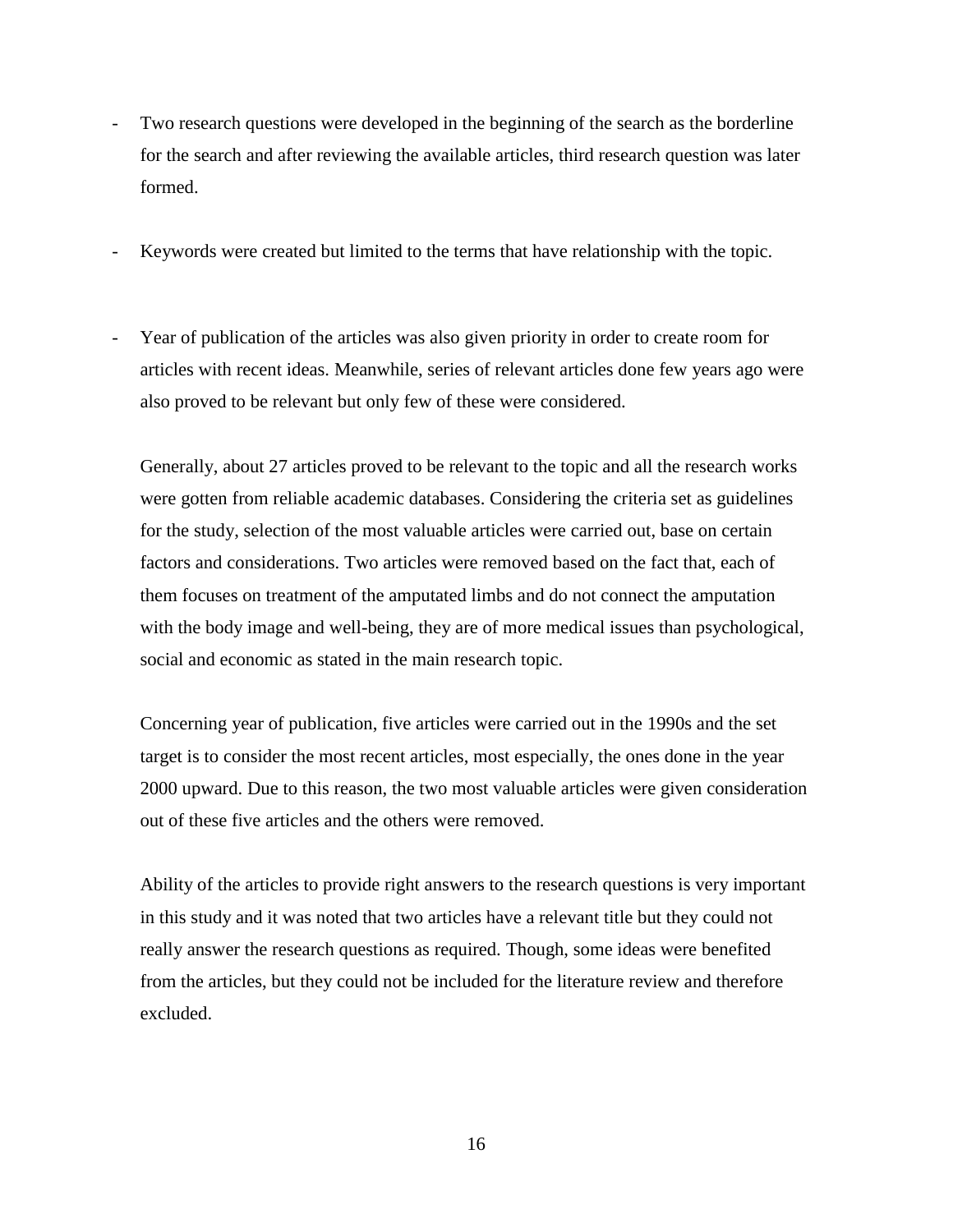Furthermore, efforts were made to make sure all the selected thirteen articles have something important in connection with the topic. In addition, they could in one way or the other, provide relevant answers to the research questions. The analyses of the results of all the considered articles were tabulated and the table is shown in the result analysis section. In the end, only twenty articles were considered and the rest were discarded but the substantial ideas gained from reading them helped as the study goes on.

#### <span id="page-19-0"></span>4.3 **Data analysis**

This section is dedicated to analysis of the contents of all the selected articles, the main idea of each articles and how they are connected with the topic of the research work.

After the analysis, a table was drawn to show the results in a more precise and usable form. Two of the 20 articles include the words body image and well-being as part of their topic and six others discuss them as sub-topics in the contents. In their results as well, they provided answers to impact of amputation on body image and well-being. Concerning rehabilitation; psychosocial adjustment; impact of social groups and roles nurses in helping the amputated victims, seven articles have these terms as main topics and discussed them deeply. Aside those seven articles, other three articles also have those topic discussed as minor in their analysis. Altogether, about ten articles helped in providing answers to the research question that has to do with rehabilitation of the victims.

Meanwhile, other four articles are deep rooted in medical problems that set in after amputation such as anxiety and depression; quality of life after amputation; and problems about returning to work after amputation. In a number of other articles, all these issues are also given attention and they are inter-connected with other areas of the study. All the articles used in the study carried out their studies in different perspectives; some made use of sampling method. The data were collected through questionnaires,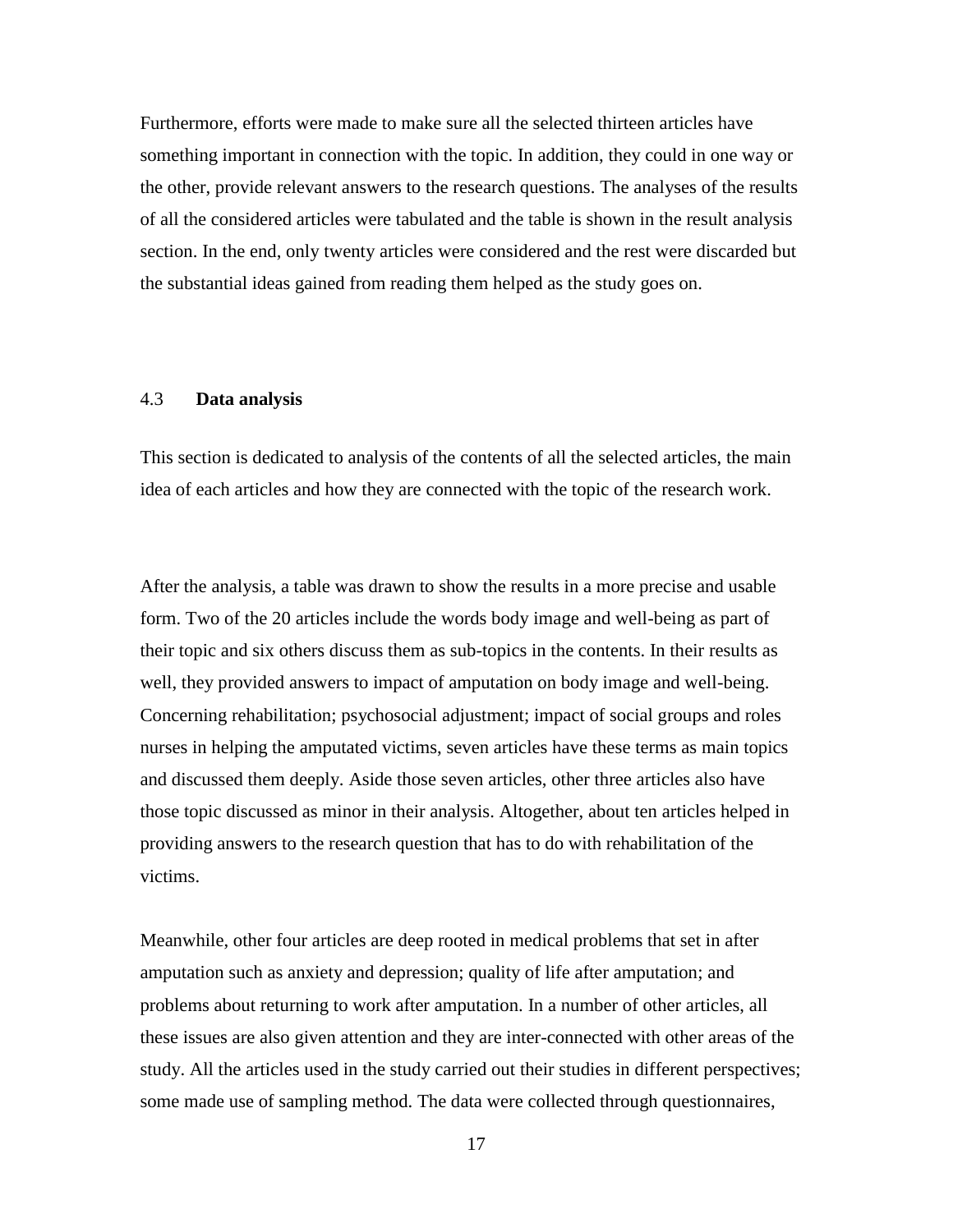interviews from the victims of a certain hospitals or community. These people were asked to share their real life experience and this data was used to generate information. A range of mathematical tools were used in those studies to arrive at reliable results, these tools range from Chi-square, t-test, Pearson's correlation co-efficient, time series and least square regression. More so, few of these studies are essay-type, which used argument and justification of facts to draw out the conclusion. Next page is the analysis of the eight articles that answers the research questions, in a tabular form.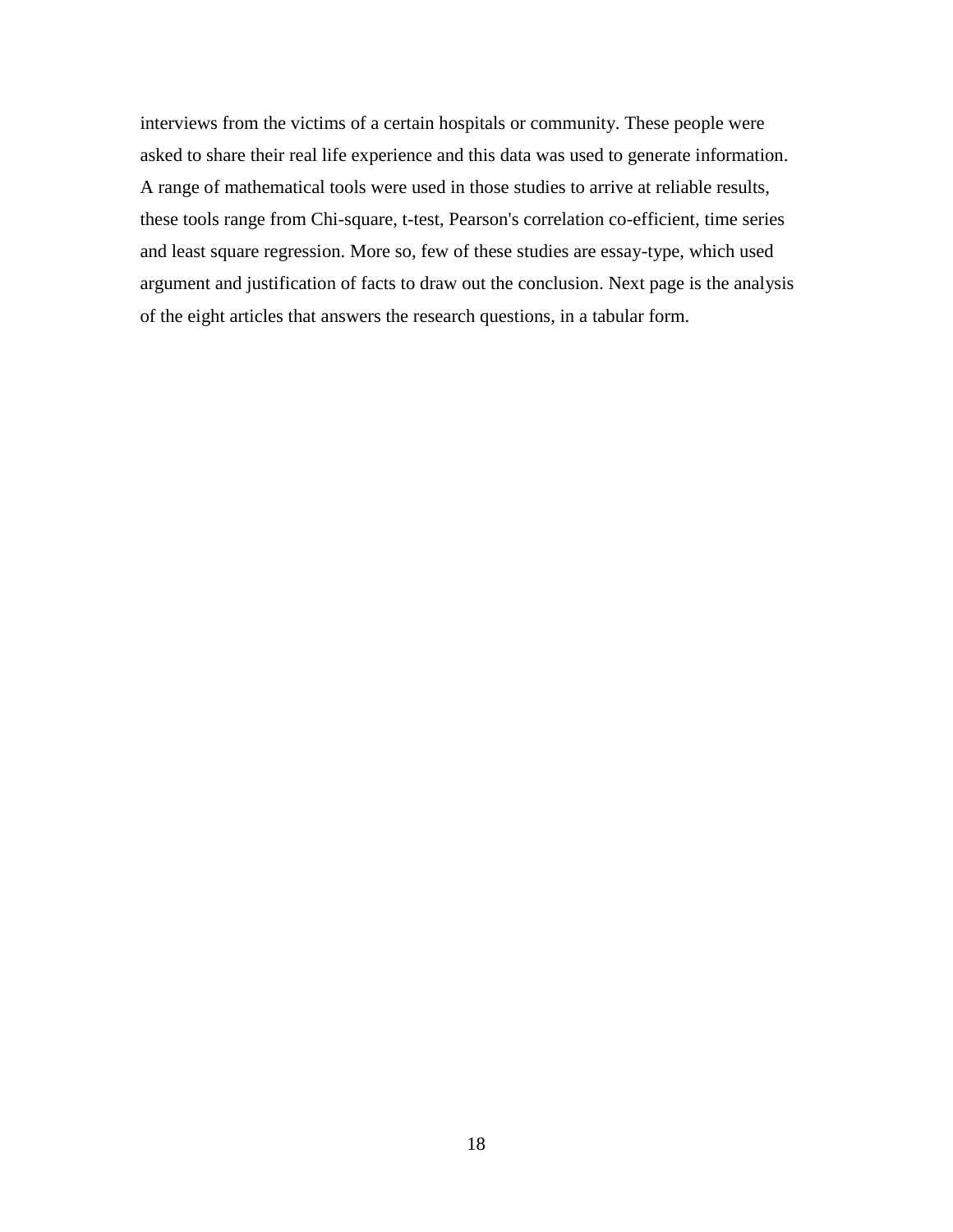# **ANALYSIS OF THE RESULTS**

| Authors                                                                                                   | Name of the<br>article                                                                         | Aims and purpose                                                                                                                            | Results                                                                                                                                                                                                     |
|-----------------------------------------------------------------------------------------------------------|------------------------------------------------------------------------------------------------|---------------------------------------------------------------------------------------------------------------------------------------------|-------------------------------------------------------------------------------------------------------------------------------------------------------------------------------------------------------------|
| Brenes G. A, Penninx<br>B. W. J. H., Judd .P.<br>H., Rockwell E, Sewell<br>. D. D & Wetherell J.<br>L2008 | Anxiety,<br>depression and<br>disability<br>across the<br>lifespan                             | To examine the<br>relationship of anxiety &<br>depressive symptoms.                                                                         | Physical disability is associated with both<br>anxiety and depressive symptoms; anxiety and<br>depression are independently associated with<br>disability.                                                  |
| De Godoy J. M. P.,<br>Braile D. M., Buzatto<br>S. H. G., Longo O.,<br>JNR. & Fontes. O. A.<br>2004        | Quality of life<br>after<br>amputation                                                         | To evaluate the quality<br>of life of the available<br>samples                                                                              | Quality of life is prejudiced, affected attributes<br>are the physical capacity, the physical, the<br>general state of health, the social aspects, the<br>emotional aspects and the pain.                   |
| Green. E. Sarah.<br>2007                                                                                  | Health<br>Sociology<br>Review                                                                  | To examine the impact<br>of self identified<br>disability experience                                                                        | Complexity and multi-dimensionality of the<br>relationship between stigma and wellbeing;<br>support the contention of the Social Model of<br>Disability.                                                    |
| Jacobsen. M. Joan.<br>1998                                                                                | Nursing role<br>with amputee<br>support groups                                                 | How support groups can<br>be used to rehabilitate<br>amputees.                                                                              | Support of amputation victims and how they<br>can be rehabilitated. Consideration of needs of<br>amputees in the outpatient arena. Involvement<br>of nurses in the initiation of amputee support<br>groups. |
| Flannery. C. Jeanne<br>and Faria. H. Sandra.<br>1999                                                      | Limb Loss:<br>Alterations in<br>body image                                                     | To explore the concept<br>of limb loss and body<br>image                                                                                    | PAD & limb loss has a relationship. Limb loss<br>and body image has a link. There are<br>pathophysiologic conditions leading to PAD<br>& limb loss. Nursing implications outlined.                          |
| Horgan Olga &<br>Maclachlan Malcolm.<br>2004                                                              | Disability and<br>Rehabilitation:<br>Psychosocial<br>adjustment to<br>lower-limb<br>amputation | Review of existing<br>literatures on the social<br>and psychological<br>challenges.                                                         | Social Discomfort and body image anxiety<br>found among some amputees, associated with<br>a poorer adjustment in terms of greater<br>activity restriction, depression and anxiety.                          |
| Saradjian Adams,<br>Thompson. R. Andrew<br>& Datta Dipak.<br>2008                                         | experience of<br>men using an<br>upper limb<br>prosthesis<br>following<br>amputation           | To gain a rich<br>understanding of the<br>experience of living with<br>an upper limb<br>amputations and of using<br>a prosthetic arm & hand | Physical difference and ability; psychosocial<br>adjustment to social interactions; activities and<br>roles that minimize this difference and the<br>negative feelings associated with it                   |
| Singh Rajiv, Hunter<br>John, Philip Alistair &<br>Tyson Sarah.<br>2008                                    | Gender<br>differences in<br>amputation<br>stigma                                               | To assess the influence<br>of gender on the success<br>of limb-fitting after<br>amputation                                                  | Gender and social isolation in women tend to<br>have a poorer outcome than men as well as<br>people who live alone. Rehabilitation gives<br>birth to the quality of life after amputation                   |

Figure 1: Analysis of the results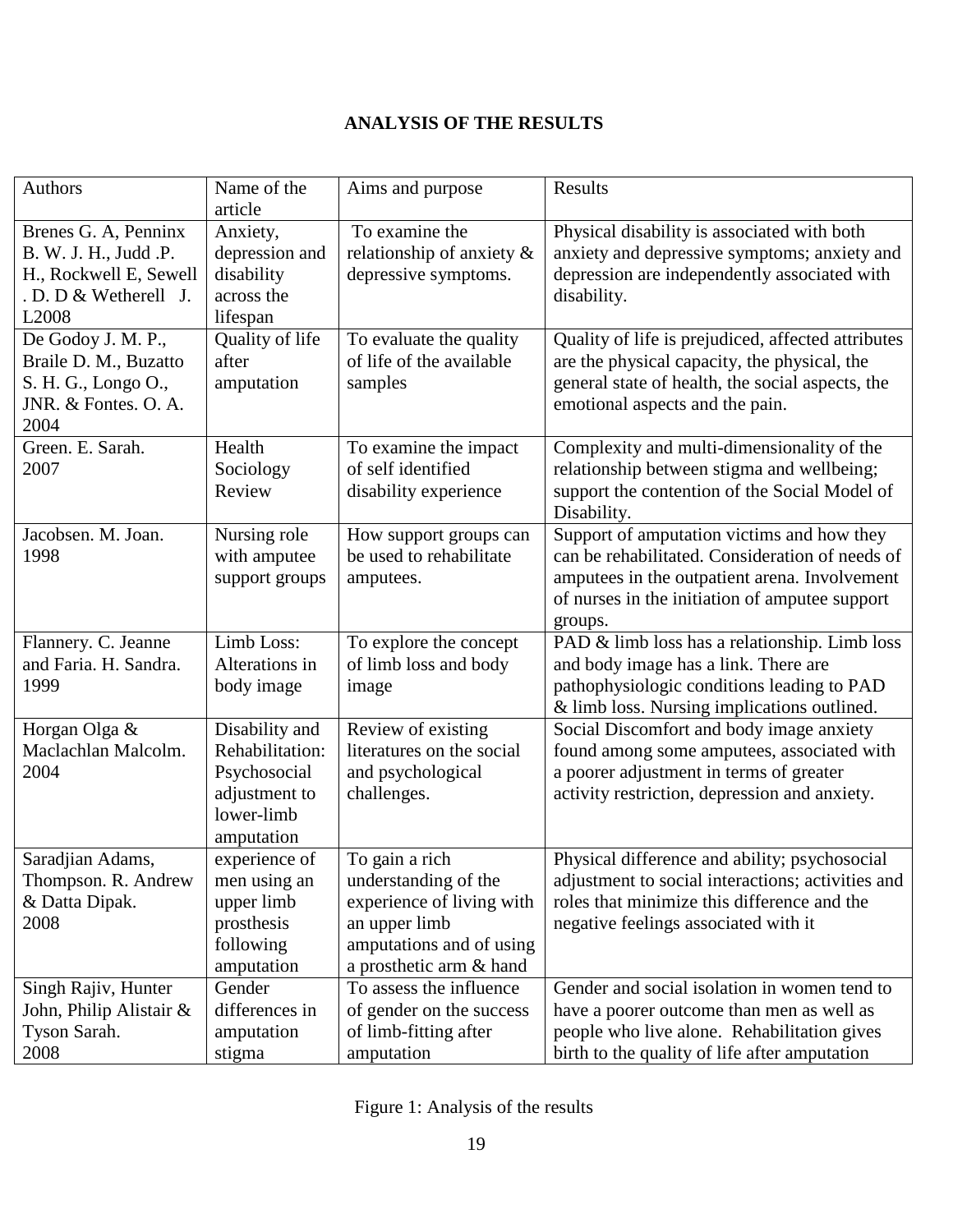#### <span id="page-22-0"></span>4.4 **Results**

This section is to present the main answers to the research questions:

- What are the problems that set in after amputations?
- How can amputated victims be rehabilitated?

Quality of Life (QOL) is increasingly used to measure outcome in rehabilitation. QOL is complex and there is no consensus regarding a single definition or about the domains that constitute QOL. There are 2 aspects that are included in almost all definitions: multidimentionality and subjectivity of QOL (Zidarov et al 2009, 634). Physical disability is associated with both anxiety and depressive symptoms. Though amputation often serves a lifesaving measure, the amputee usually experience it as traumatic loss, adjustment problems commonly reported include anxiety, post traumatic stress, body image concerns, loss of a sense of wholeness, social isolation, decreased sexual activity and depression (Davidson et al 2002, 693). Social discomfort and body image anxiety found among some people with amputations, and these have been associated with a poorer adjustment in terms of greater activity restriction, depression and anxiety. Psychological problems and depression are common following amputation, as part of the emotional adaptation to limb loss (Marshall & Stansby 2010, 286.)

Amputation affects the physical, psychological and social aspects of an individuals life, as well as the lives of family members (Davidson et al 2002, 693). Importance of upper limbs in expression, communication and affection, with hands is very important. The complexity and diversity of functions performed by the hands and their salience in communication and self-presentation, represent significant and distinct challenges for rehabilitation and prosthetic restoration (Desmond 2006, 15). These lead to individuals with disabilities being devalued; that is they are not treated like other individuals, their disabilities are seen as signs of personal failure, and they are considered less valuable than other human beings.

Lower limb amputation is a permanent surgical procedure that has important functional,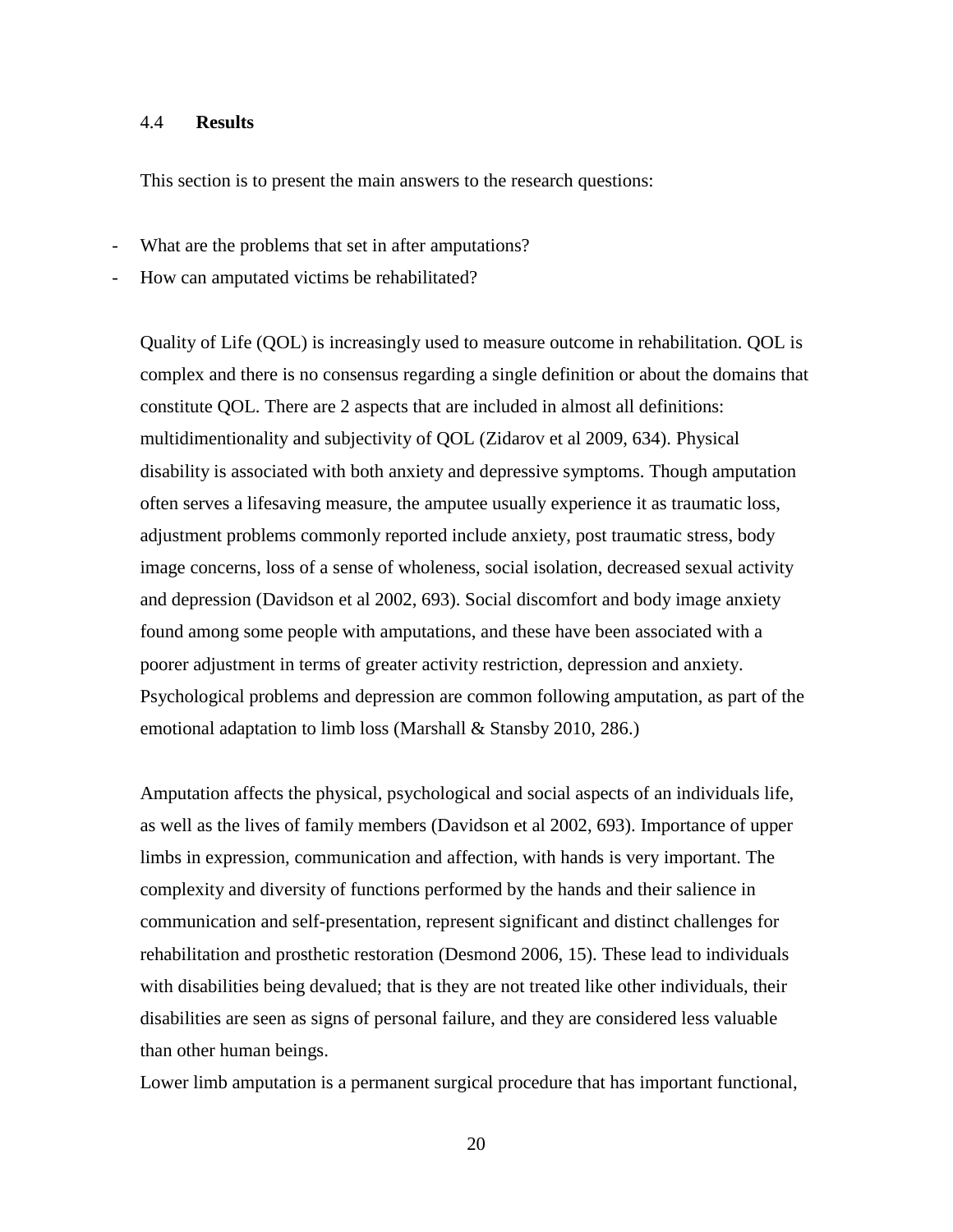psychologic, and social sequelae that can influence the Quality of Life of the person with amputation (Zidarov et al 2009, 634). Perception of stigma as personal problem of the victims themselves can sometimes lead to disabled people being treated differently by non-disabled people because the latter may make assumption, on the basis of the disability, about all aspects of the individual's personality and functioning.

Public attitudes towards disability rather than the existence of impairments alone, negatively affect feelings of well-being among individuals with disabilities. Rates of major depressive disorder are reported to be as high as 34% to 35% for inpatient amputees reporting and 21% to 35% for outpatient amputees (Wegener et al. 2009, 373). Meanwhile, the onset of a traumatic and sudden event such as limb loss has an enormous impact on an individual's body, mind and social world, therefore creating a psychological disequilibrum (Davidson et al 2002, 694). Amputations are among the most dramatic events from an individual as well as a social perspective (Fosse et al. 2009, 391). Moreover, disability experience does not affect all components of stigma equally, individuals with disabilities are not treated like other individuals, their disabilities are seen as signs of personal failure, and they are considered less valuable than other human being . Thanni & Tade (2007, 213) re-affirms that amputation results in a significant alteration to the body image affects both the amputee and community members.

In general, providing answers to the first question: What are the problems that set in after amputation? Series of problems could set as discovered in the reviewed articles and the cogent ones all summarized under the following four problems:

- Living with a perceived stigma of deformed body image.
- Feeling of emptiness and worthlessness.
- Difficulty in social integration by feelings of being treated differently.
- Lack of effective communication and expression, especially if upper limbs are concerned.
- Psychological problems such as anxiety and depression.
- Economic set back due to loss of job or change of job.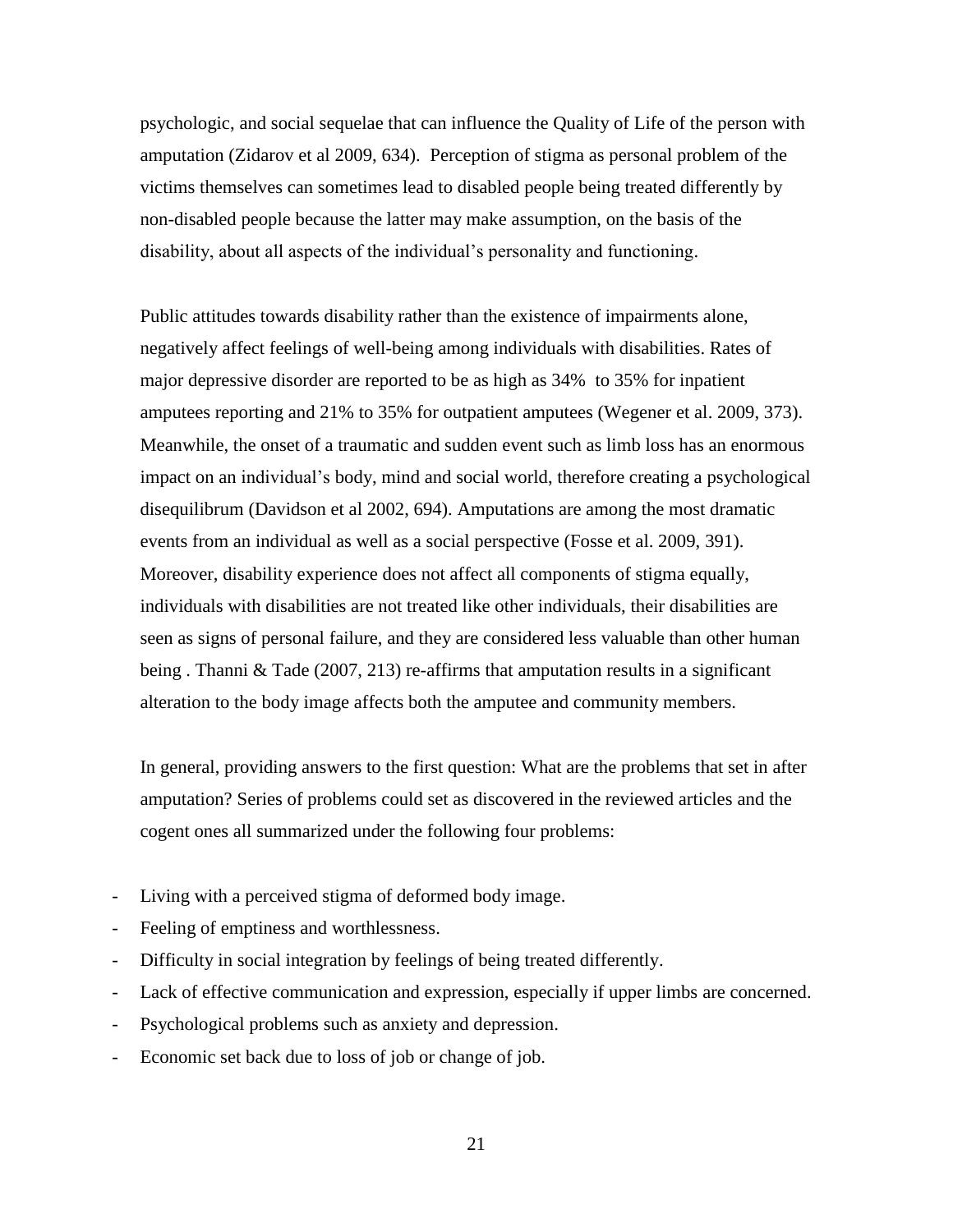The second research question: How could amputated victims be rehabilitated? was answered from a number of articles. Successful surgery will result in a well-adjusted, rehabilitated patient (Marshall & Stansby 2010, 286). Rehabilitation can be offered by Nurses, relatives, victims themselves and other health professional like Physical therapists, recreationists, social workers and pathologists. Successful amputation surgery, with good outcomes for the patients, requires an attention to details and careful coordination with physiotherapy and rehabilitation department (Marshall & Stansby 2010, 284). Reason behind this is that amputation of an upper limb engenders a multitude of physical and psychosocial challenges including alterations in body image and lifestyle, changes in self-concept, impairments in physical functioning, prosthesis use and pain (Desmond 2006, 15.)

In recent years, significant technological advances in design and fabrication of upper limb prosthetic devices have greatly improved the potential functional and cosmetic outcomes for individuals with upper limb amputations (Desmond 2006, 15). The incidence per thousand population in NSW Australia during 1993 for major upper limb amputations was 0.56 per 100,000, and in 1991 and 1989 the incidence was 0.79 and 0.89 per 100,000 respectively (Davidson et al 2002, 688). Although rehabilitation aims to address these sequelae, measuring the effect of these interventions on rehabilitation outcomes of people who have had an lower limb amputation remains a challenge (Zidarov et al 2009, 634). A multi-disciplinary rehabilitation team, experienced in the rehabilitation of upper and lower limb amputees, is essential to ensure the best chance of a successful outcome (Davidson et al 2002, 688.)

With the increasing trend in the incidence of limb loss because of the aging of the population and the increase in prevalence of conditions leading to peripheral vascular disease, there is a growing interest in the development of programs aimed at the prevention of secondary conditions affecting those living with the loss of a limb (Wegener et al. 2009, 373). With persons with lower limb amputation, the majority of outcome studies to date address mobility, functional abilities, and use of prosthesis as the most important measures to evaluate rehabilitation outcomes (Zidarov et al 2009, 635). It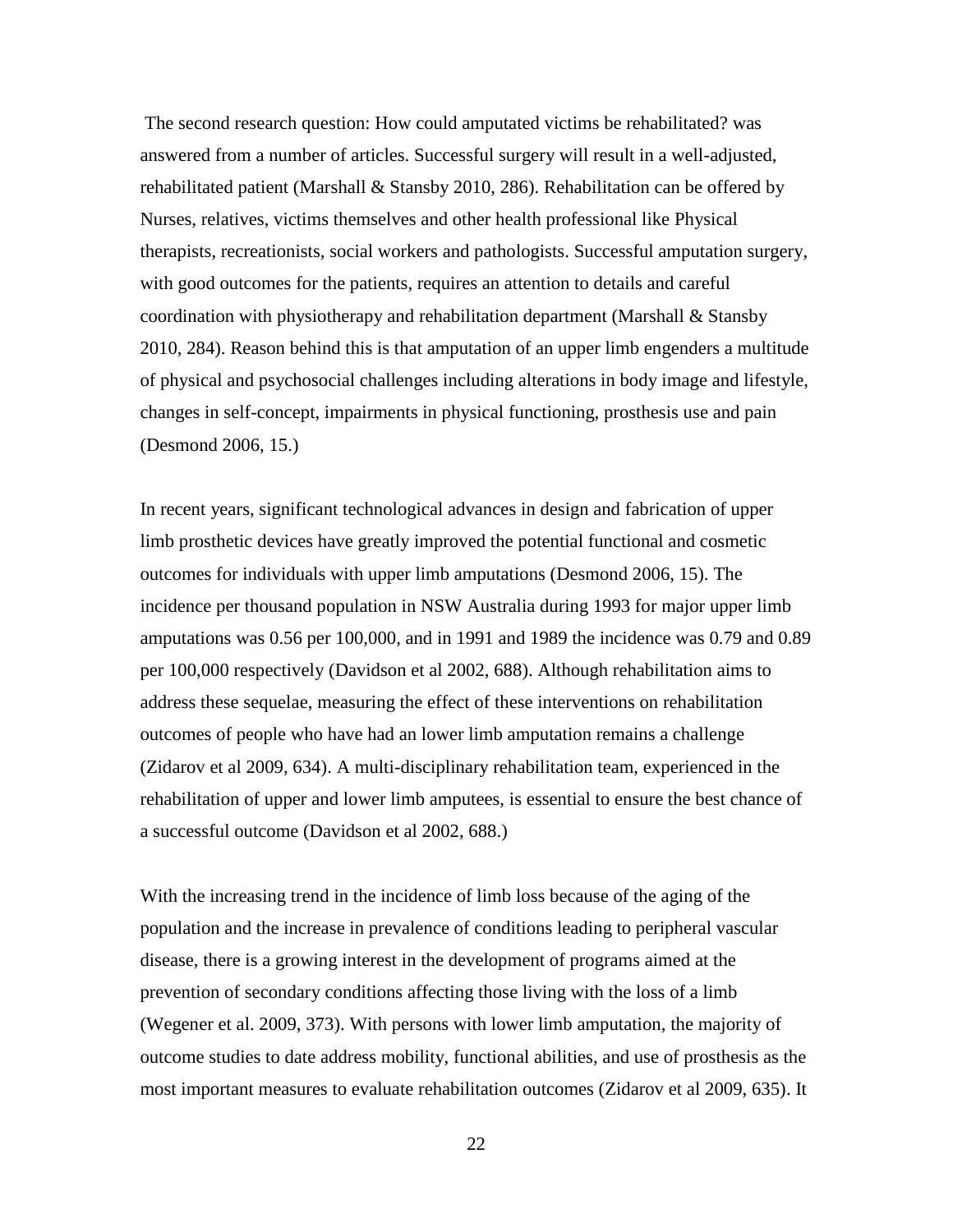is not surprising that negotiating the evolving stressors associated with amputation may challenge the individual's ability to maintain emotional well-being and, in some instances, may promote maladaptive reactions leading to poor psychosocial adjustment (Desmond 2006, 15.)

Diabetes is reported in various countries as the cause of half of all lower limb amputations and people with diabetes are estimated to be 8-24 times more likely to have Lower limb amputation than people without (Fosse et al. 2009, 391). Moreover, the complete rehabilitation process for the amputee is a long one, it is therefore, essential for the rehabilitation team to develop a working partnership with the amputee where meeting his or her requests becomes the prime goal of the team (Davidson et al. 2002, 688). These secondary conditions can significantly impact function resulting in restrictions in activities and diminished quality of life (Wegener et al. 2009, 373.)

From the views of the afore-mentioned authors, rehabilitation of the amputated victims could be:

- Emotional, reassurance, encouragement and creating a supportive environment.
- Use of smart prosthesis
- Involvement of other units such as physical therapy, recreational services, social work, and pathology
- Enrolling the amputees in social group
- Promoting family unity
- Train them how to adapt and improve on coping skills
- Good communication between the clinical teams and the family, also address the problem early.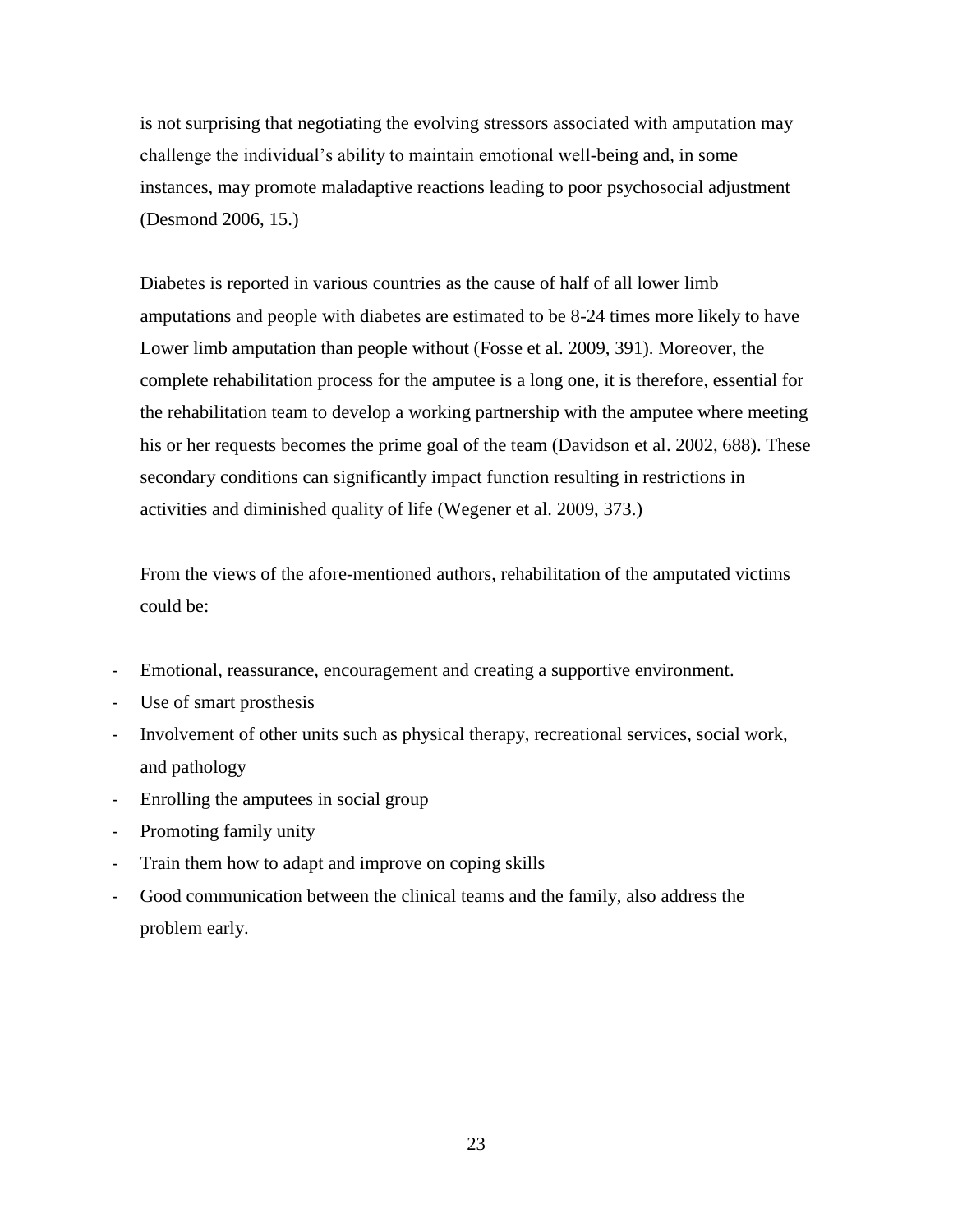# <span id="page-26-0"></span>**5. DISCUSSION**

#### <span id="page-26-1"></span>5.1 **Method**

This section is meant to give details on how the systematic literature review was used to analyze data in this study, though, details of the meaning and the features of this method, including the review has been given in the previous chapter.

After collection of several articles, the criteria to be used in selecting the most relevant articles were clearly stated, ranging from titles of the articles, contents of the study, aim and purpose of the study, main results, year of publication and the opinions of the authors. These criteria served as guidelines to avoid losing focus. Articles focusing on the same issues were classified under the same category. This was done in order to be able to relate closely related points raised by some articles. In the same way, grouping of articles make the review look more compact and easy to handle, meanwhile, year of publication made it possible to identify the recent articles. These groupings also faced some challenges, there are conflicts of ideas in the works of authors but salient points are meant to be considered according to the set guidelines for this study.

#### <span id="page-26-2"></span>5.2 **Results**

The results of the study have been stated in chapter four as the answers to the research questions. However, this section is to explain how those results are derived from the review of the studies. All the articles involved have their main focus and objectives which can be traced down to the conclusive results in the discussion parts of all the studies.

Meanwhile, this study in particular is not wholly extracted from the results of the reviewed articles but parts of the ideas that led to the answers to the set research questions were derived from the analysis, arguments and comparisms in the main contents.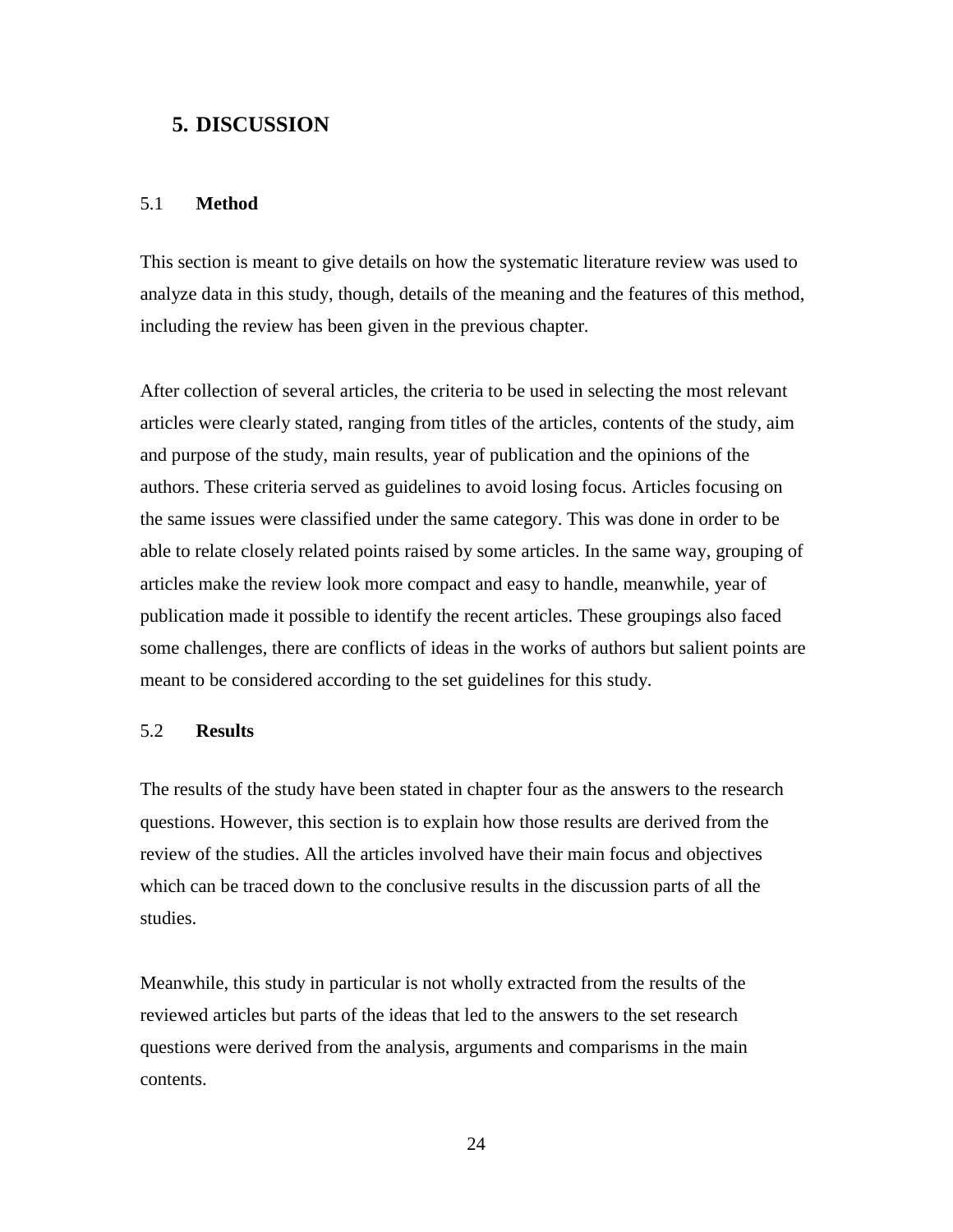Attentions was paid to the line of reasoning of the authors which are used as quotes in this study. Nonetheless, parts of it are gotten from the results or outcomes of the reviewed articles and the conclusive opinions of the authors.

Besides, classification of ideas was also used to group the articles together based on their titles, in connection with their aims and purposes. This makes the whole study look analytical and compact. In searching for the results from the review, the main objective of the study is at the back of the mind and the related line of reasoning. In the work of Jacobsen (1998, 32), he reached a conclusion that nurses have opportunities to be involved in the initiation of amputee support groups within health care agencies or communities. He however developed steps in the process of developing an amputee support group:

- I. Assess amputee need within agency or community
- II. Solicit support of related discipline
- III. Plan for first meeting
- IV. Schedule meetings, arrange for speakers
- V. Provide ongoing publicity and communication
- VI. Encourage participation of support group members

There are lots of quotes in answering rehabilitation but the important ones are given priority without losing track of the main aim of the study. All the authors' ideas were critically assessed, compared and related to each other in order to come up with the results stated in chapter four. In some aspects, there was no disharmony in the opinions of the authors, in such situations, efforts were made to really know which one is evidence based facts and from which perspective is the situation being looked at.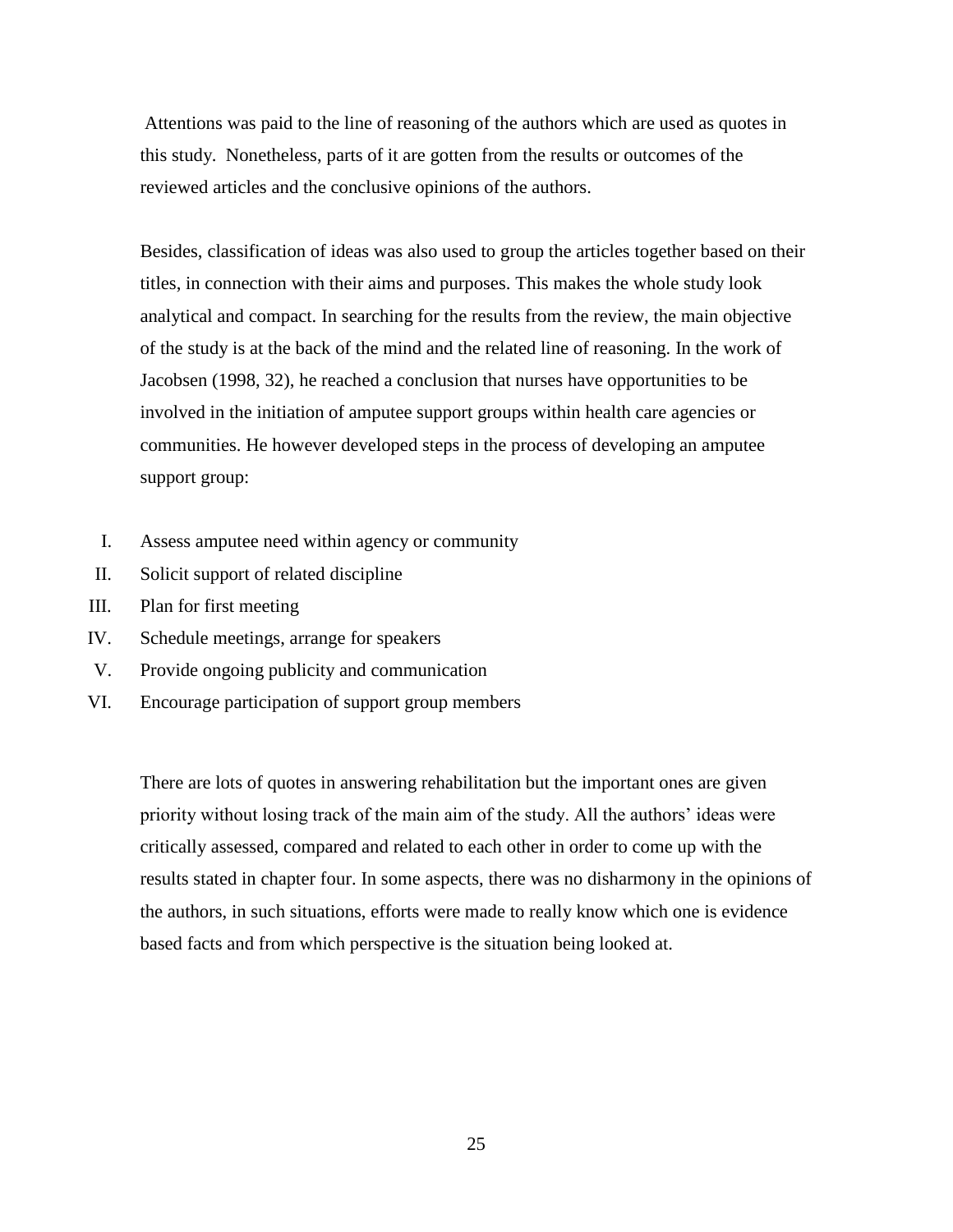There are common ways of looking at things or in a closely related ways. Davidson et al. (2002, 694) say normal adaptation to amputation involves a temporal sequence of personal experimentation through exposure to the environment until the individual reaches a point of effective prosthetic skill development and psychological compromise with an altered body image.

Many of the reviewed articles believe that the greater problems of the amputees are much more approached by himself and the families without laying much emphasis on the roles of nurses. Nursing responsibilities are seen as supportive roles but much emphasis were placed on the relatives and the victims themselves. Jacobsen (1998, 33), in his work, gave details of nursing roles in facilitating the lives of the victims as:

- General information about the amputees
- Initiation of amputee support groups within health care agencies or communities
- Nurses involve other units such as physical therapy, recreational services, social work, and pathology
- Nurses keep the support group members interested and involved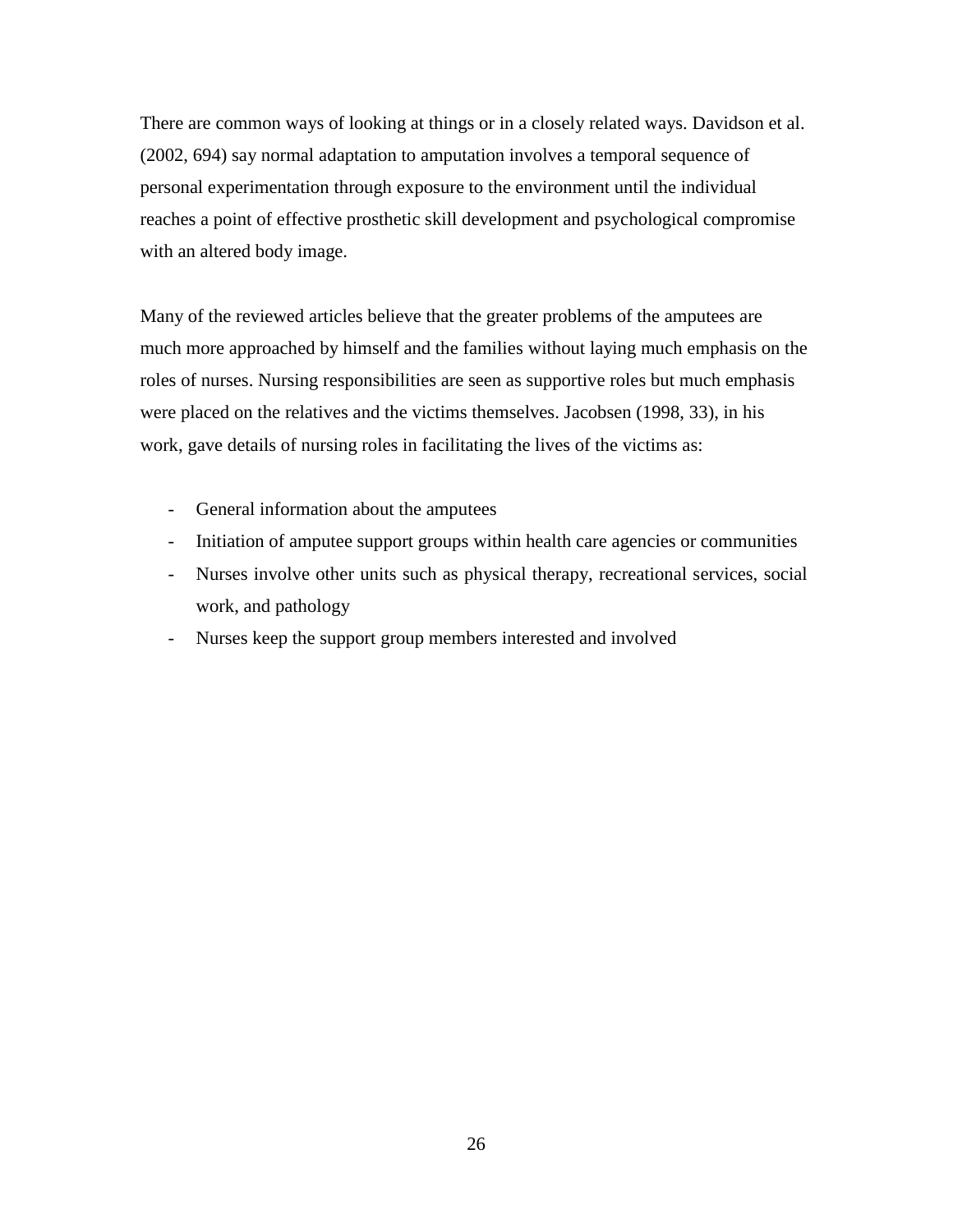# <span id="page-29-0"></span>**6. RELIABILITY AND LIMITATIONS**

One of the main factors to be considered while carrying out a study is how reliable the study is going to be in consideration of factors that will act as limitations during the process. In the beginning of a study, some challenges and limitations can be taken care of but most of the time, limitations are met while the study is in process and there may not be any way of taking care of it. At every stage of the study, much effort was made as much as possible to avoid errors. In the first instance, use of academic database makes the retrieved articles to be more close to reality, because all the articles in the academic database must have underwent a critical test before certified to be fit for research works.

This study was analyzed by systematic literature review in order to gain control over the large volume of data involved. Step by step approach makes the data to be well controlled and managed to generate more accurate results. Year of publications is another important factor, only two of the considered articles were published before year 2000. All other articles are recent and published in the year 2000 and after. This makes the used articles to be recent enough for the study. Furthermore, about five studies out of the studies involved are real life studies, which involve direct contacts with the concerned amputees or in another way, by sharing out questioners for them to fill and express their feelings about certain questions. This also includes use of mathematical tools Chi-square, Regression, t-test etc to analyze the data. Use of contact studies in this particular research work indicates that decisions made are more close to accuracy.

There is no way limitations can be minimized to zero level, in this study, some limitations were met in the process. There are some conflicts of ideas from various authors simply because, the issue is all about the feelings of amputees and human beings have different natures. These differences in nature lead to conflicts of ideas to be generated, these ideas are critically viewed to bring out more reliable points from the pool of ideas. Nevertheless, justification of such conflicts cannot be fully free of errors.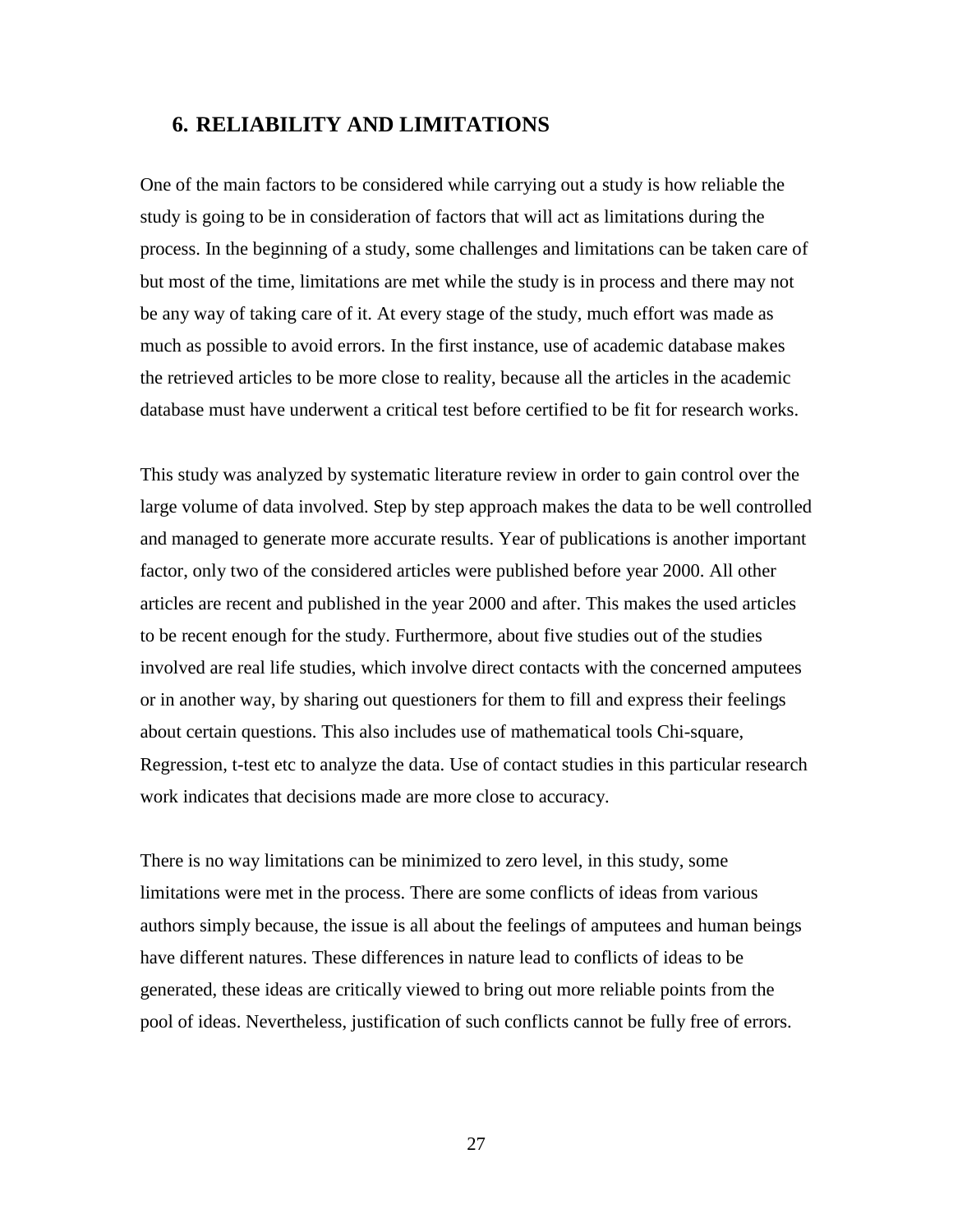### <span id="page-30-0"></span>**7. CONCLUSION**

Effect of amputation has proven to have serious psychological, social and economic impact in the lives of human being, with people losing many physical functions and abilities that were once taken for granted. Amputation of an upper limb engenders a multitude of physical and psychosocial challenges including alterations in body image and lifestyle, changes in self-concept, impairments in physical functioning, prosthesis use and pain (Desmond 2006, 15). The development of major depression can also be a further complication, and therefore, identification and monitoring of suicidality for some amputees require close attention by the treating team (Davidson et al. 2002, 693). Yet, amputation does not seems avoidable in certain circumstances; therefore, people should be ready to accept the change when it comes. In most situations, after amputation, men try to learn how to adjust to their new found situation but women think of how to recover the lost limbs or are deeply concerned about their image in the society.

With the importance of this topic in the lives of people, especially, in this present society where image and well being are no more taken for granted, the author expects this topic to be seen as a step pointing to some other more important topics in this kind of area. In the process of the review, it was realized that people who have not experienced amputation or gone through shared experience with an amputated victims, may not see this topic as demanding as it is. The review pointed to another similar topic, widely noticed in our present society and gives rise to the same image and well-being problems. This is attainment of certain body shape; people wish to have certain body features pleasuring to the looks like slimness, flat tommy, muscular physique etc. Even people go for surgery to achieve this shape and the fat people see themselves as being rejected and unfit for the society. Series of medical conditions such as anorexia, stomach ulcer for example are noticed to be associated with this lifestyle.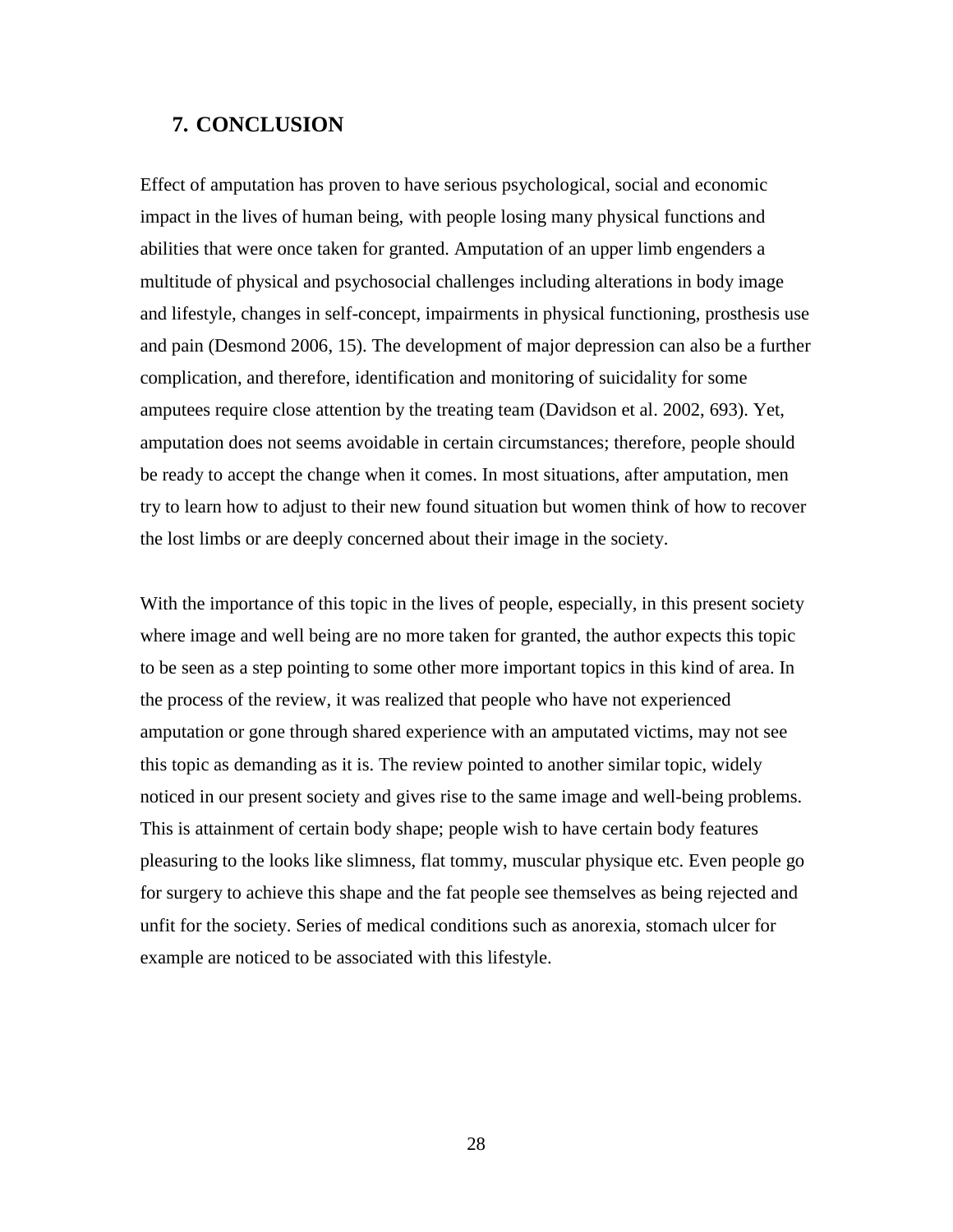# <span id="page-31-0"></span>**8. REFFERENCES**

Brenes G. A, Penninx B. W. J. H., Judd .P. H., Rockwell E, Sewell . D. D & Wetherell J. L. 2008. Journal of Aging and Mental Health. Anxiety, depression and disability across the lifespan. 12(1): p158-163[.http://web.ebscohost.com.ezproxy.turkuamk.fi/ehost/pdf?](http://web.ebscohost.com.ezproxy.turkuamk.fi/ehost/pdf) Retrieved on 9.11.2009.

Brophy. S, Snooks. H & Griffits L. 2008. Small-scale evaluation in health. A practical guide. Great Britain: The Cromwell press Ltd. p197.Retrieved on 14.01.2010

Burger. H & Maricek CRT. 2007. Disability and Rehabilitation: Return to work after lower limb amputation. 29(17): p.1323-1329. <http://web.ebscohost.com.ezproxy.turkuamk.fi/ehost/pdf> ? Retrieved on 12.11.2009.

Callaghan. P & Waldock. H. 2006. Oxford Handbook of Mental Health Nursing. Great Britain: Oxford University press. p344. Retrieved 10.02.2011.

Davidson. J. H, Jones. Cornet. J, Cittarelli. T. 2001. Management of the multiple limb amputee 24 (13), 688-699. <http://web.ebscohost.com.ezproxy.turkuamk.fi/ehost/pdf> Retrieved on 10.02.2011

De Godoy J. M. P., Braile D. M., Buzatto S. H. G., Longo O., JNR. & Fontes. O. A. 2004 Journal of Psychology, Health & Medicine: Quality of life after amputation.Vol. 7, No. 4. <http://web.ebscohost.com.ezproxy.turkuamk.fi/ehost/> Retrieved 16.11.2009.

Desmond. D. M. 2006. Journal of Psycosomatic Research Coping affective distress, and psychosocial adjustment among people with traumatic upper limb amputations. 62:15-21.<http://ovidsp.uk.ovid.com.ezproxy.turkuamk.fi/> Retrieved on 10.02.2011

Flannery. C. J and Faria. H. S. 1999. Journal of Vascular Nursing. Limb Loss: Alterations in body image. P.100-106. [http://www.sciencedirect.com.ezproxy.turkuamk.fi/science?](http://www.sciencedirect.com.ezproxy.turkuamk.fi/science) Retrieved 21.12.2009.

Fosse. S, Hartemann-Heurtier. A, Jacqueminet. S, Ha Van. G, Grimaldi. A & Fagot-Campagna. A. 2009. Journal of Diabetic Medicine. Incidence and characteristics of lower limb amputations in people with diabetes.

26:391-396.<http://ovidsp.uk.ovid.com.ezproxy.turkuamk.fi/> Retrieved on 10.02.2011.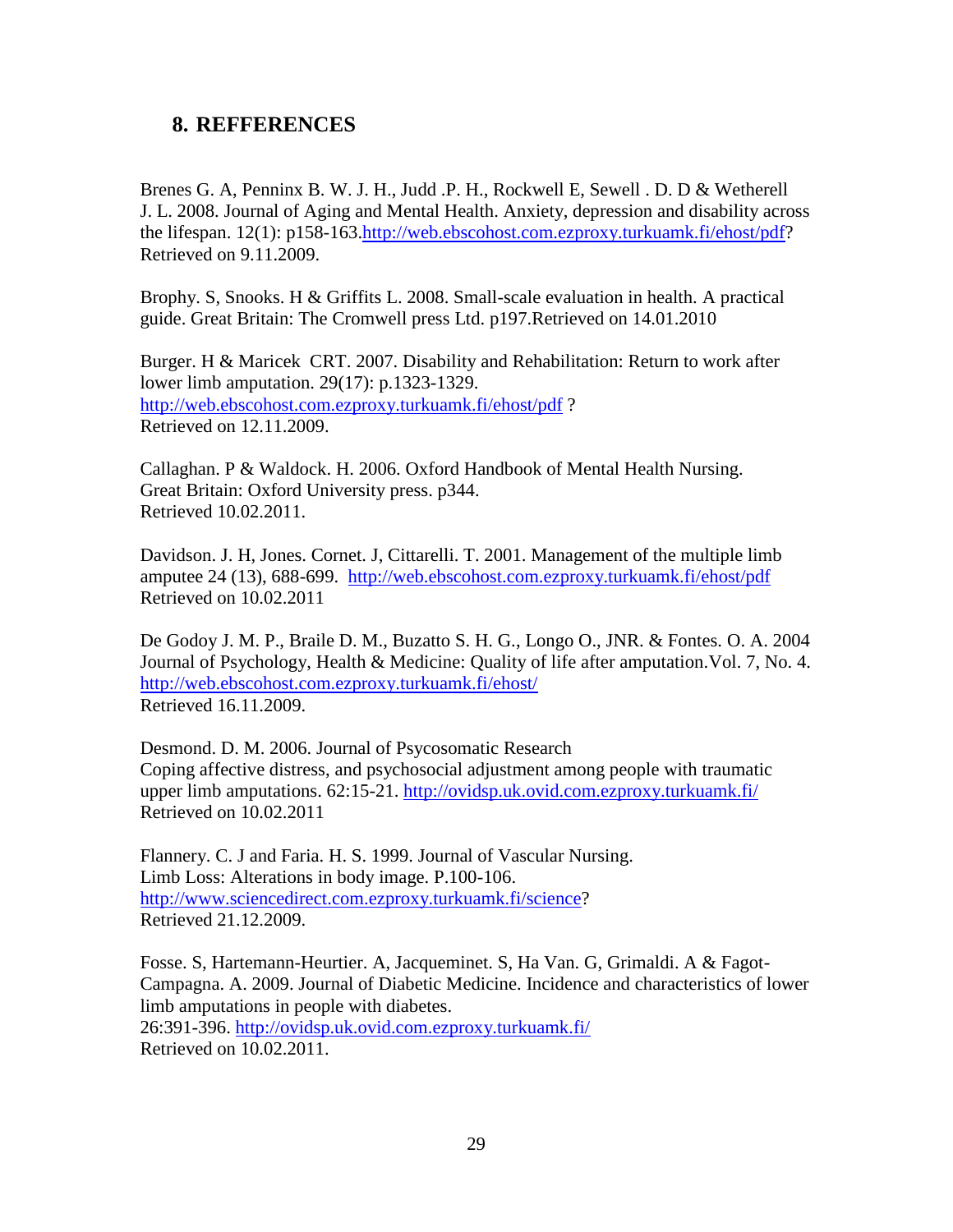Green. E. S. 2007. Health Sociology Review: Components of perceived stigma and perceptions of well-being among university students with and without disability experience. 16: 328-340.

[http://web.ebscohost.com.ezproxy.turkuamk.fi/ehost/pdf?](http://web.ebscohost.com.ezproxy.turkuamk.fi/ehost/pdf) Retrieved 16.11.2009.

Horgan. O & Maclachlan. M. 2004. Disability and Rehabilitation: Psychosocial adjustment to lower-limb amputation. 26 (14/15). P 837-850. <http://web.ebscohost.com.ezproxy.turkuamk.fi/ehost/> ? Retrieved on 09.02.2010

Jacobsen. M. J. 1998. Journal of Vascular Nursing: Nursing role with amputee support groups. 16:31-4. [http://www.sciencedirect.com.ezproxy.turkuamk.fi/science?](http://www.sciencedirect.com.ezproxy.turkuamk.fi/science) Retrieved on 18.12.2009.

Kelly M & Dowling M. 2008. Journal of Art and Science. Patient rehabilitation following lower limb amputation. 22(49) 35-40. <http://ovidsp.uk.ovid.com.ezproxy.turkuamk.fi/> Retrieved on 23.12.2009.

Marshal. C & Stansby. G. 2010. Journal of Vascular Surgery Amputation and Rehabilitation. 28:284-287. [http://www.sciencedirect.com.ezproxy.turkuamk.fi/science?](http://www.sciencedirect.com.ezproxy.turkuamk.fi/science) Retrieved on 10.02.2011.

Marzen – Groller. K & Bartman. K. 2005. Journal of Vascular Nursing: Building a successful support group for post-amputation patients. P.42- 45. [http://www.sciencedirect.com.ezproxy.turkuamk.fi/science?](http://www.sciencedirect.com.ezproxy.turkuamk.fi/science) Retrieved on 21.12.2009.

Neale. J. 2009. Research methods for health and Social care. London: Palgrave Macmillan Retrieved on 14.01.2010.

Saradjian. A, Thompson. R. A & Datta Dipak. 2008. Journal of Disability and Rehabilitation: The experience of men using an upper limb prosthesis following amputation: Positive coping and minimizing feeling different. 30(11): p871-883. [http://web.ebscohost.com.ezproxy.turkuamk.fi/ehost/pdf?](http://web.ebscohost.com.ezproxy.turkuamk.fi/ehost/pdf) Retrieved 9.11.2009.

Singh. R, Hunter. J, Philip. A & Tyson. S. 2008. Journal of disability and rehabilitation: Gender differences in amputation stigma. 30(2): 122-125.<http://web.ebscohost.com.ezproxy.turkuamk.fi/ehost/pdf> Retrieved on 21.12.2009.